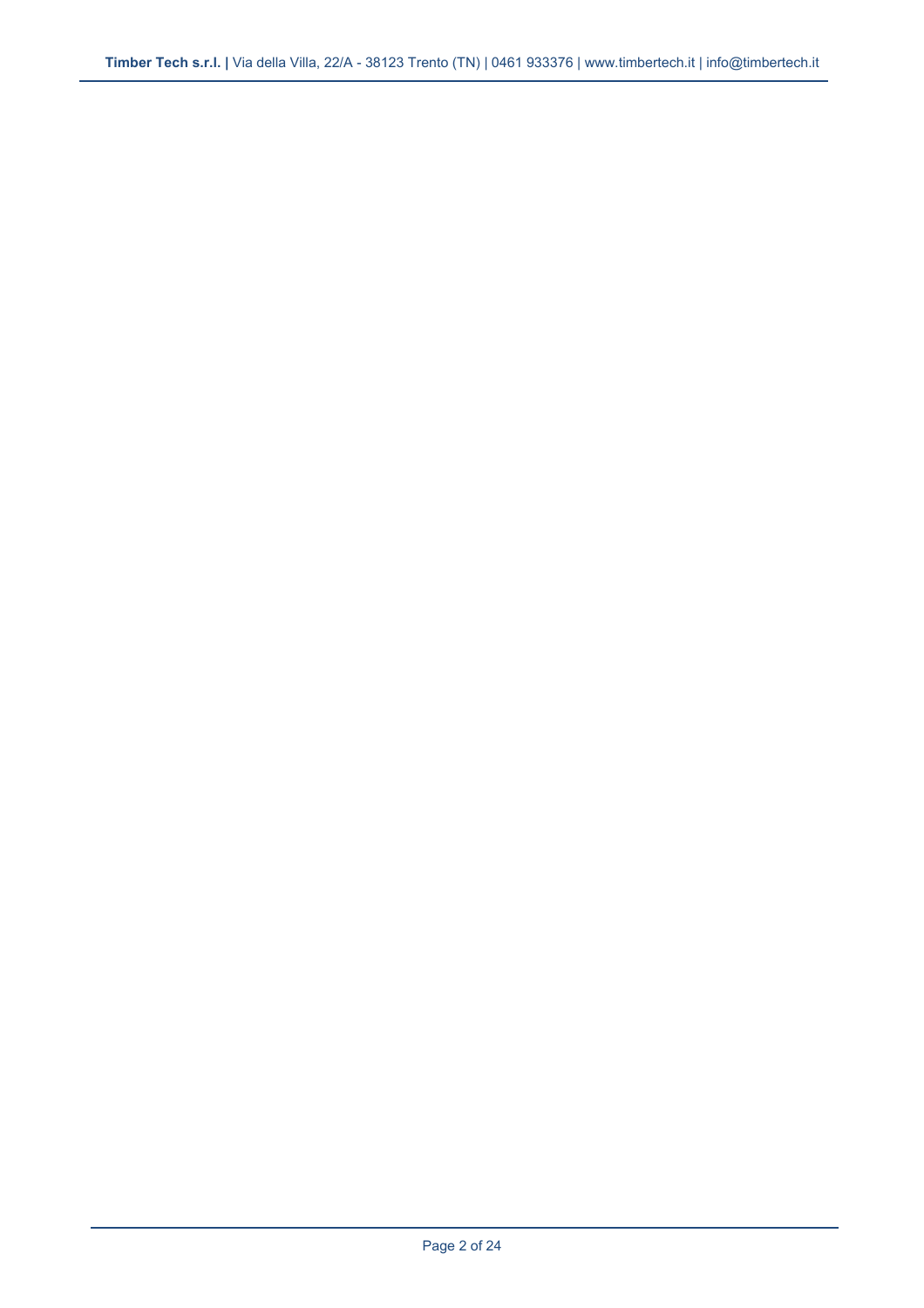# **Table of contents**

| 1. |        |                                                                                                          |  |
|----|--------|----------------------------------------------------------------------------------------------------------|--|
| 2. |        | Verification of the essential characteristics of the construction product (Basic Works Requirement 1)  6 |  |
|    | 2.1.   | Mechanical resistance and stiffness regarding mechanical actions perpendicular to the element 6          |  |
|    | 2.1.1. |                                                                                                          |  |
|    | 2.1.2. |                                                                                                          |  |
|    | 2.1.3. |                                                                                                          |  |
|    | 2.1.4. |                                                                                                          |  |
|    | 2.2.   | Mechanical resistance and stiffness regarding mechanical actions in-plane of the element 16              |  |
|    | 2.2.1. | Shear (contribution of hardwood dowels - EAD 130323-00-0304 §1.2.2) 16                                   |  |
|    | 2.2.2. |                                                                                                          |  |
| 3. |        |                                                                                                          |  |
| 4. |        |                                                                                                          |  |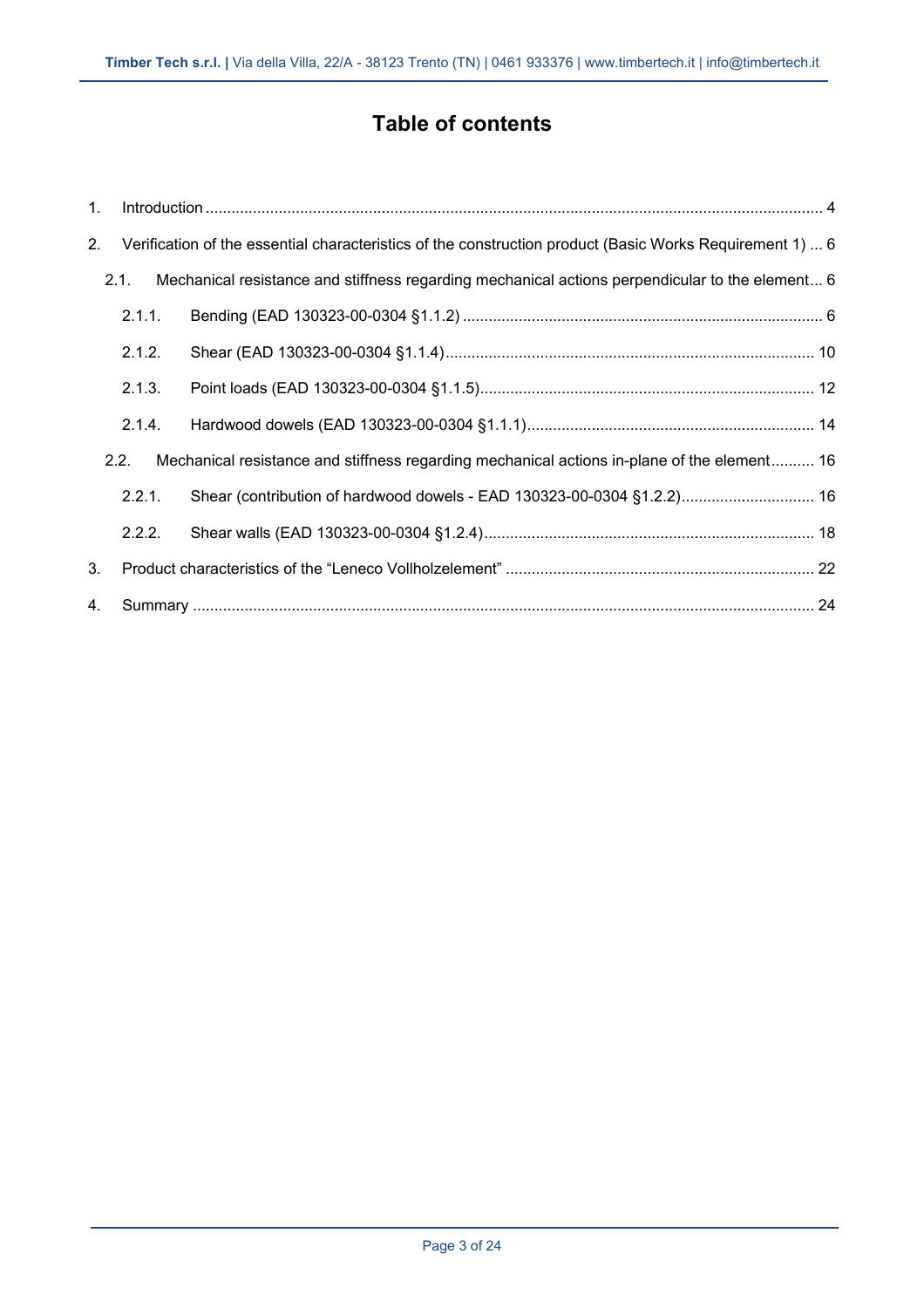## **1. Introduction**

An application has been made for an ETA (European Technical Assessment) for "Leneco Vollholzelement", which is a prefabricated timber element, consisting of milled rectangular boards made of softwood joined with hardwood dowels.

Leneco elements can consist of all continuous boards or both continuous and non-continuous boards.

Leneco elements are intended to be used as structural or non-structural elements in buildings and timber structures, e.g. as walls, floor or roof elements in service classes 1 and 2 according to EN 1995-1-1.

This Expert Report includes an evaluation of the test data provided in order to assess the relevant characteristics of the structural product.

The following documents are used as a basis for this report:

- Test Report n. 52/01/2018 "Tests to determine some physical and mechanical properties of hard wood dowels", CNR Ivalsa, Istituto per la Valorizzazione del Legno e delle Specie Arboree, San Michele (TN), 04/03/2019
- Test Report n. 31/01/2018 "Tests to determine some physical and mechanical properties of only-timber panels Leneco Vollholzelement", CNR Ivalsa, Istituto per la Valorizzazione del Legno e delle Specie Arboree, San Michele (TN), 05/03/2019
- Test Report n. 31/01/2018, Technical Annexes n°1, "Cyclic test on only-timber panels Leneco Vollholzelement", CNR Ivalsa, Istituto per la Valorizzazione del Legno e delle Specie Arboree, San Michele (TN), 05/03/2019
- Test Report n. 31/02/2018 "Tests to determine some physical and mechanical properties of only-timber panels Leneco Vollholzelement", CNR Ivalsa, Istituto per la Valorizzazione del Legno e delle Specie Arboree, San Michele (TN), 05/03/2019
- Test Report n. 31/02/2018, Technical Annexes n°1, "Cyclic test on only-timber panels Leneco Vollholzelement", CNR Ivalsa, Istituto per la Valorizzazione del Legno e delle Specie Arboree, San Michele (TN), 05/03/2019
- Test Report n. 43/01/2018 "Test for the determination of mechanical properties of n° 4 onlywood wall element Leneco Vollholzelement", CNR Ivalsa, Istituto per la Valorizzazione del Legno e delle Specie Arboree, San Michele (TN), 08/03/2019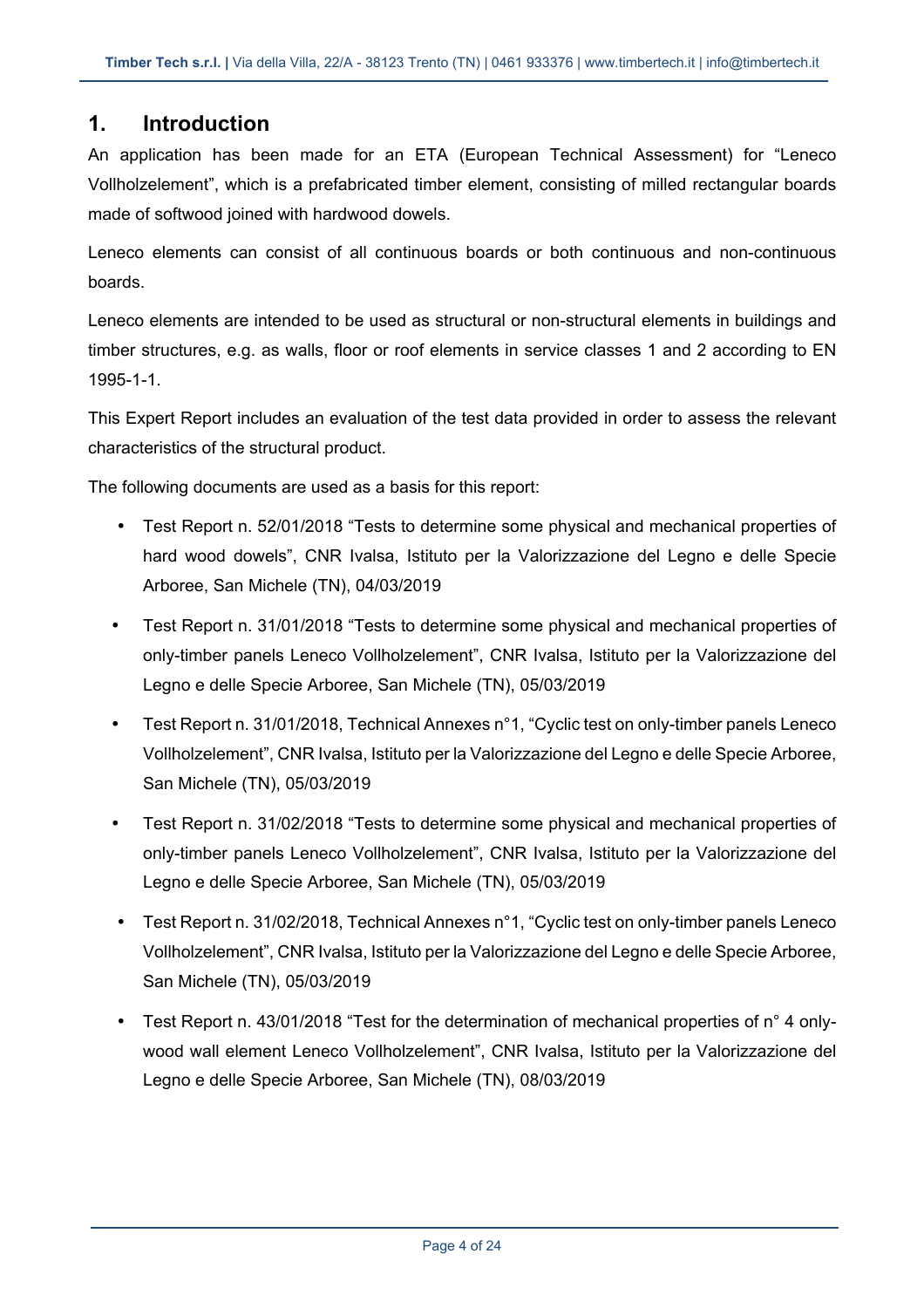- Test Report n. 31/03/2018 "Test for the determination of mechanical properties of n° 4 onlywood wall element Leneco Vollholzelement", CNR Ivalsa, Istituto per la Valorizzazione del Legno e delle Specie Arboree, San Michele (TN), 06/03/2019
- EAD 130323-00-0304 "Prüfprogramm für "Leneco Vollholzelement" der Firma LenEco GmbH, Vorgefertigte Holzbauelemente - Elemente aus gefrästen Nadelholzelementen für tragende Bauteile in Gebäuden"

The methods and criteria used for assessing the performance of the solid wood element in relation to the requirements for mechanical resistance and stability are provided in EAD 130323-00-0304.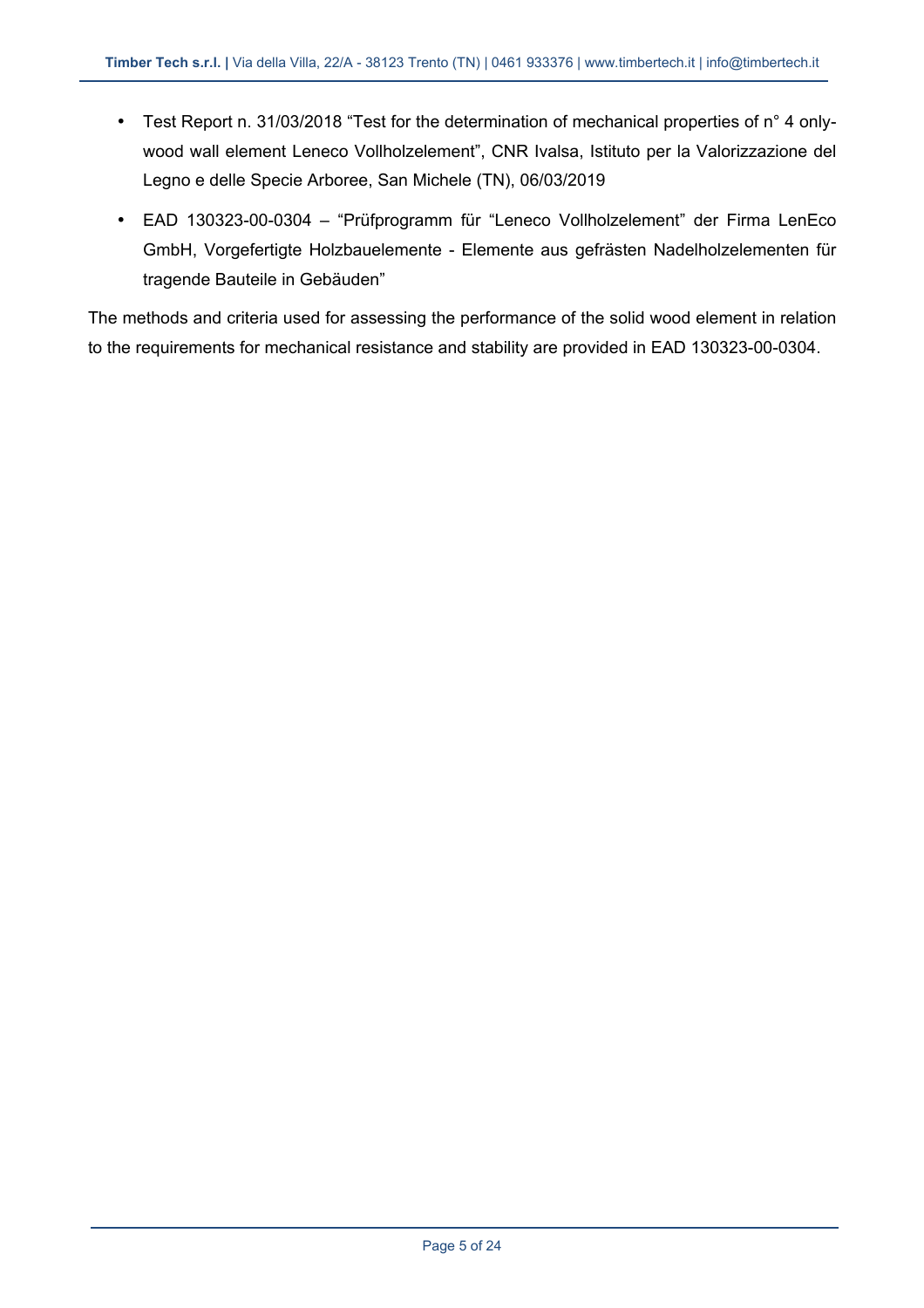# **2. Verification of the essential characteristics of the construction product (Basic Works Requirement 1)**

### **2.1. Mechanical resistance and stiffness regarding mechanical actions perpendicular to the element**

### *2.1.1. Bending (EAD 130323-00-0304 §1.1.2)*

4-point bending tests according to EN 408:2012 have been performed on "Leneco Vollholzelement" in flatwise configuration.

Four geometrical configurations were tested:

- 15 samples with thickness 130 mm, width 600 mm, length 2900 mm and span of 2700 mm:
	- o all samples were continuous elements
- 15 samples with thickness 200 mm, width 600 mm, length 4900 mm and span of 4100 mm:
	- o 8 samples were non-continuous elements
	- o 7 samples were continuous elements

The procedure of EN 408 for the determination of the local modulus of elasticity in bending has been applied.

$$
E_0 = \frac{a \cdot l_1^2 \cdot (F_2 - F_1)}{16 \cdot I \cdot (w_{2,local} - w_{1,local})}
$$

Where:

*a* is the distance between a loading position and the nearest support, in mm

- *l1* is the gauge length for the determination of the modulus of elasticity, in mm
- *I* is the second moment of area, in mm<sup>4</sup>

The results are given in Table 1. The following values are specified:

- *h* = Depth of the element cross-section, in mm
- $b =$  Width of the element cross section, in mm
- $F_i$  = Load equal to 0.2 and 0.3 of the maximum load at failure, in kN
- $W_{i, local}$  = Local deformation corresponding to  $F_{i}$ , in mm
- $E_0$  = Modulus of elasticity parallel to the grain of the boards, in MPa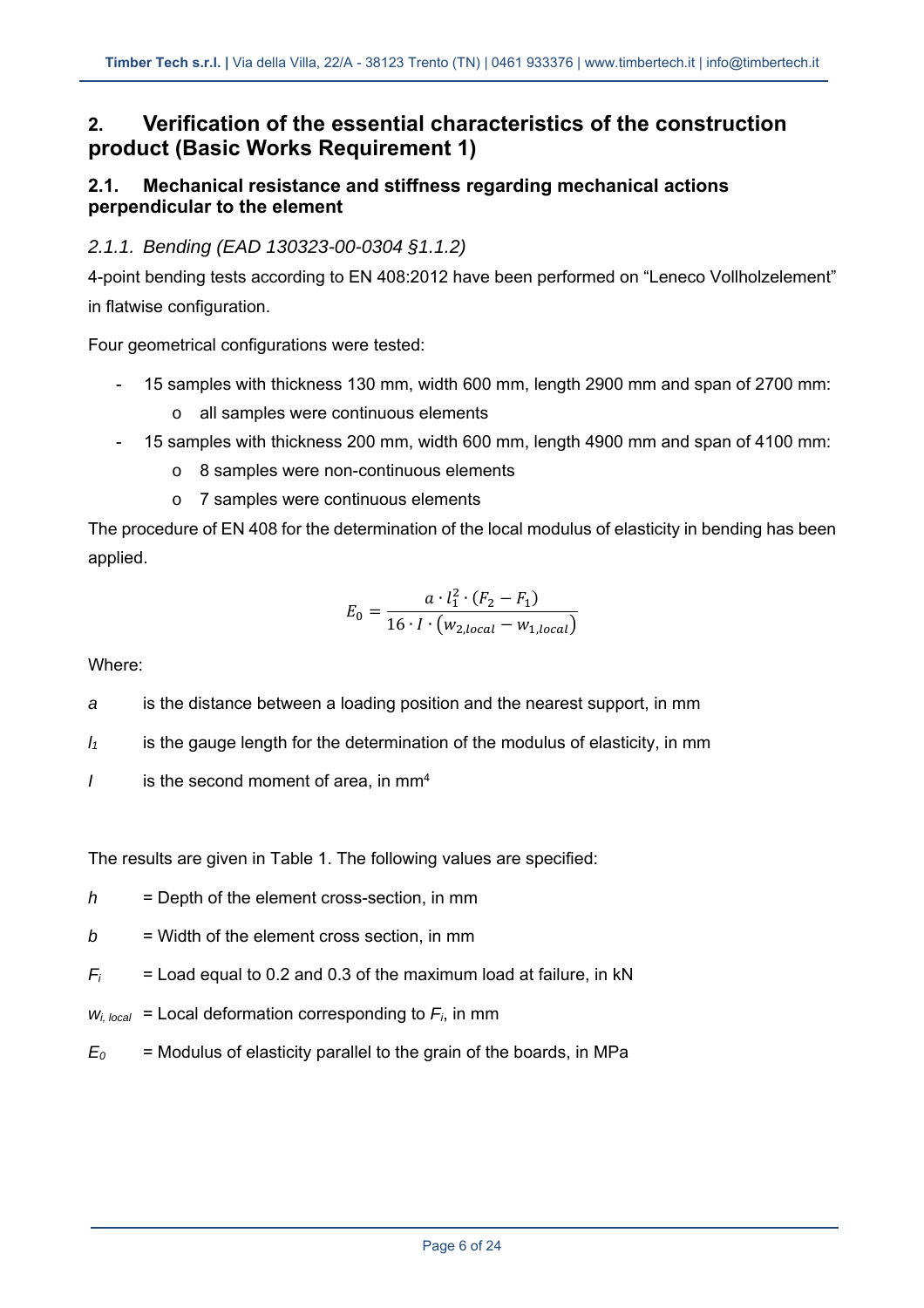| Configuration 130 x 600 mm, Supports distance: 2700 mm, Continuous elements |                           |                   |                |                       |                                                                                 |           |
|-----------------------------------------------------------------------------|---------------------------|-------------------|----------------|-----------------------|---------------------------------------------------------------------------------|-----------|
| $\mathsf{h}$                                                                | $\boldsymbol{\mathsf{b}}$ | F <sub>1</sub>    | F <sub>2</sub> | W <sub>1, local</sub> | W <sub>2, local</sub>                                                           | $E_0$     |
| [mm]                                                                        | [mm]                      | [kN]              | [kN]           | [mm]                  | [mm]                                                                            | [MPa]     |
| 131.9                                                                       | 601.7                     | 13.74             | 20.62          | 0.32                  | 0.50                                                                            | 8229      |
| 131.8                                                                       | 602.3                     | 12.78             | 19.14          | 0.33                  | 0.48                                                                            | 9658      |
| 130.8                                                                       | 603.7                     | 15.78             | 23.72          | 0.35                  | 0.53                                                                            | 9778      |
| 131.5                                                                       | 597.7                     | 15.58             | 23.38          | 0.35                  | 0.52                                                                            | 9969      |
| 131.1                                                                       | 600.3                     | 16.04             | 24.04          | 0.46                  | 0.69                                                                            | 7890      |
| 131.3                                                                       | 601.7                     | 15.64             | 23.54          | 0.39                  | 0.60                                                                            | 8563      |
| 131.0                                                                       | 601.0                     | 15.10             | 22.58          | 0.39                  | 0.58                                                                            | 8912      |
| 130.6                                                                       | 600.7                     | 13.30             | 19.88          | 0.37                  | 0.55                                                                            | 8255      |
| 130.5                                                                       | 600.7                     | 12.58             | 18.92          | 0.32                  | 0.48                                                                            | 8897      |
| 131.3                                                                       | 598.3                     | 13.86             | 20.80          | 0.42                  | 0.64                                                                            | 7281      |
| 131.1                                                                       | 597.7                     | 12.38             | 18.58          | 0.35                  | 0.52                                                                            | 8220      |
| 131.8                                                                       | 599.0                     | 14.14             | 21.22          | 0.40                  | 0.61                                                                            | 7615      |
| 130.9                                                                       | 597.7                     | 14.00             | 21.06          | 0.42                  | 0.63                                                                            | 7488      |
| 131.0                                                                       | 599.0                     | 14.52             | 21.74          | 0.39                  | 0.60                                                                            | 7966      |
| 131.9                                                                       | 599.7                     | 13.64             | 20.46          | 0.44                  | 0.69                                                                            | 6145      |
|                                                                             |                           |                   |                |                       |                                                                                 |           |
|                                                                             |                           | Sample mean value |                |                       | E <sub>0, mean</sub> [MPa]                                                      | 8324      |
|                                                                             |                           |                   |                |                       | Configuration 200 x 600 mm, Supports distance: 4100 mm, Non-continuous elements |           |
| $\mathsf{h}$                                                                | $\mathbf b$               | F <sub>1</sub>    | F <sub>2</sub> | W <sub>1, local</sub> | $W2$ , local                                                                    | $E_0$     |
| [mm]                                                                        | [mm]                      | [KN]              | [KN]           | [mm]                  | [mm]                                                                            | [MPa]     |
| 195.4                                                                       | 608.7                     | 21.72             | 32.62          | 0.60                  | 0.95                                                                            | 7607      |
| 196.0                                                                       | 611.3                     | 18.62             | 28.00          | 0.58                  | 0.97                                                                            | 5778      |
| 195.5                                                                       | 613.7                     | 23.28             | 34.92          | 0.67                  | 1.05                                                                            | 7282      |
| 195.8                                                                       | 610.7                     | 23.00             | 34.50          | 0.60                  | 0.95                                                                            | 7775      |
| 195.9                                                                       | 608.7                     | 18.68             | 28.08          | 0.61                  | 0.96                                                                            | 6452      |
| 195.1                                                                       | 612.7                     | 18.68             | 28.02          | 0.78                  | 1.17                                                                            | 5748      |
| 194.8                                                                       | 613.7                     | 16.56             | 24.84          | 0.51                  | 0.78                                                                            | 7248      |
| 195.4                                                                       | 611.7                     | 20.16             | 30.22          | 0.73                  | 1.10                                                                            | 6653      |
|                                                                             |                           | Sample mean value |                |                       | E <sub>0, mean</sub> [MPa]                                                      | 6818      |
|                                                                             |                           |                   |                |                       | Configuration 200 x 600 mm, Supports distance: 4100 mm, Continuous elements     |           |
| $\mathbf h$                                                                 | $\mathbf b$               | F <sub>1</sub>    | F <sub>2</sub> | W <sub>1, local</sub> | W <sub>2, local</sub>                                                           | $E_0$     |
| [mm]                                                                        | [mm]                      | [KN]              | [KN]           | [mm]                  | [mm]                                                                            | [ $MPa$ ] |
| 195.4                                                                       | 607.3                     | 19.30             | 28.98          | 0.67                  | 1.06                                                                            | 6061      |
| 195.0                                                                       | 607.7                     | 18.92             | 28.46          | 0.65                  | 1.03                                                                            | 6049      |
| 194.4                                                                       | 609.3                     | 24.18             | 36.30          | 0.69                  | 1.07                                                                            | 7835      |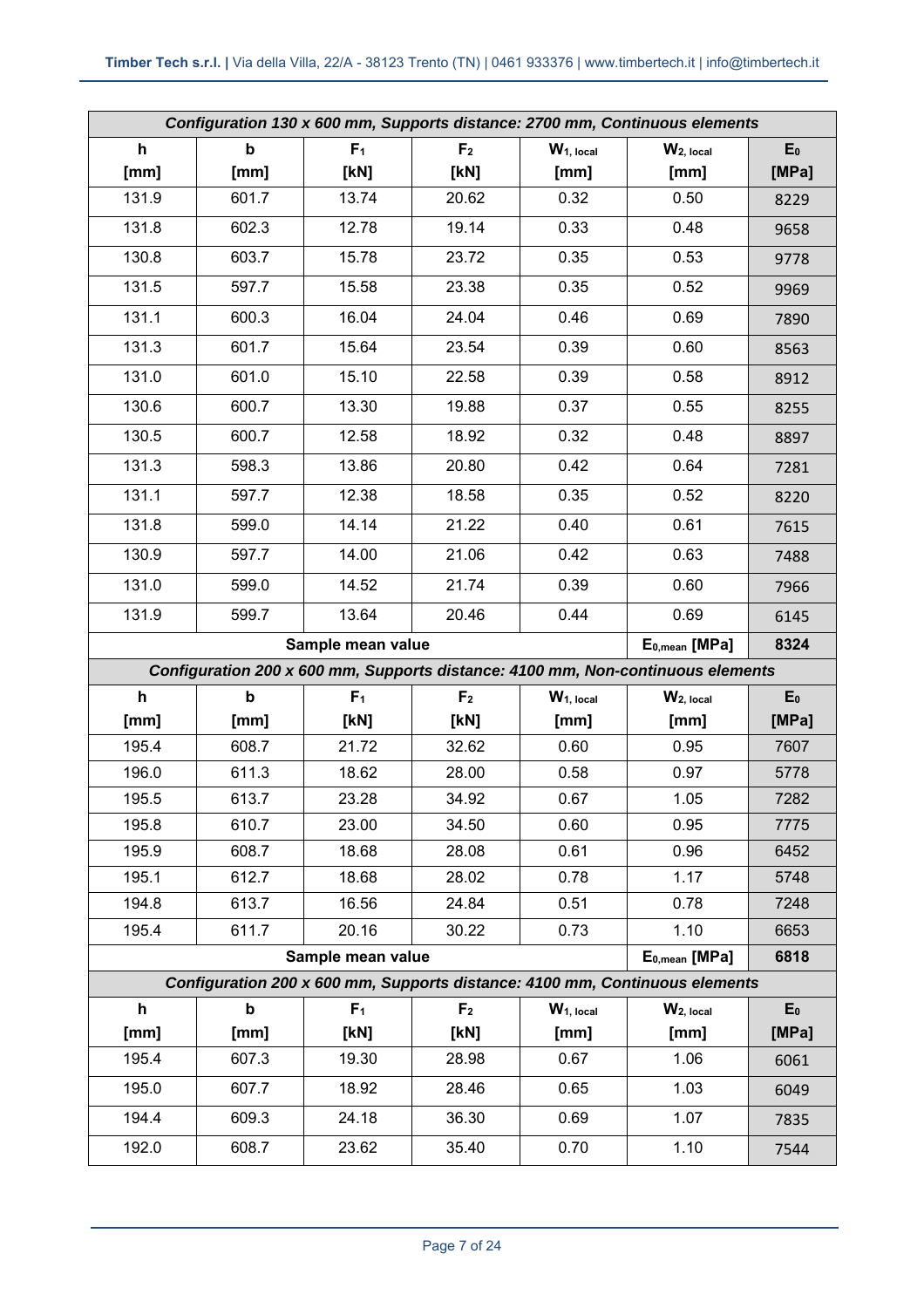| 195.3 | 611.3             | 19.98              | 29.96 | 0.87 | 1.39 | 4696 |
|-------|-------------------|--------------------|-------|------|------|------|
| 194.7 | 610.0             | 19.80              | 29.70 | 0.68 | 1.06 | 6308 |
| 194.5 | 609.7             | 22.24              | 33.40 | 0.66 | 1.03 | 7380 |
|       | Sample mean value | $E_{0,mean}$ [MPa] | 6553  |      |      |      |

*Table 1: Modulus of elasticity, tests results* 

#### Proposal for the requirement in the ETA

For the design of the "Leneco Vollholzelement" in flatwise bending according to EN 1995-1-1, the following moduli of elasticity parallel to the grain of the boards may be assumed:

continuous elements:

| $h = 130$ mm | $E_{0,mean}$ = 8300 MPa |
|--------------|-------------------------|
| $h = 200$ mm | $E_{0,mean}$ = 6500 MPa |

linear interpolation between 130 mm  $\leq$  h  $\leq$  200 mm may be applied;

non-continuous elements:

$$
h = 200 \text{ mm}
$$
  $E_{0,mean} = 6500 \text{ MPa}$ 

For the design of bending members with the above-proposed moduli of elasticity parallel to the grain, the gross cross-section inertial properties may be used neglecting the presence of the milling and of the holes due to the hardwood dowels.

The bending stress  $\sigma_m$  has been calculated from the ultimate moment by considering the gross area of the Leneco element cross-sections.

The results are given in Table 2. The following values are specified:

 $F_u$  = Total load at failure, in kN

- $M_u$  = Ultimate bending moment, in kNm
- $W<sub>gross</sub>$  = Elastic gross section modulus, in mm<sup>3</sup>
- $\sigma_{\rm m}$  = Bending normal stress at failure, in MPa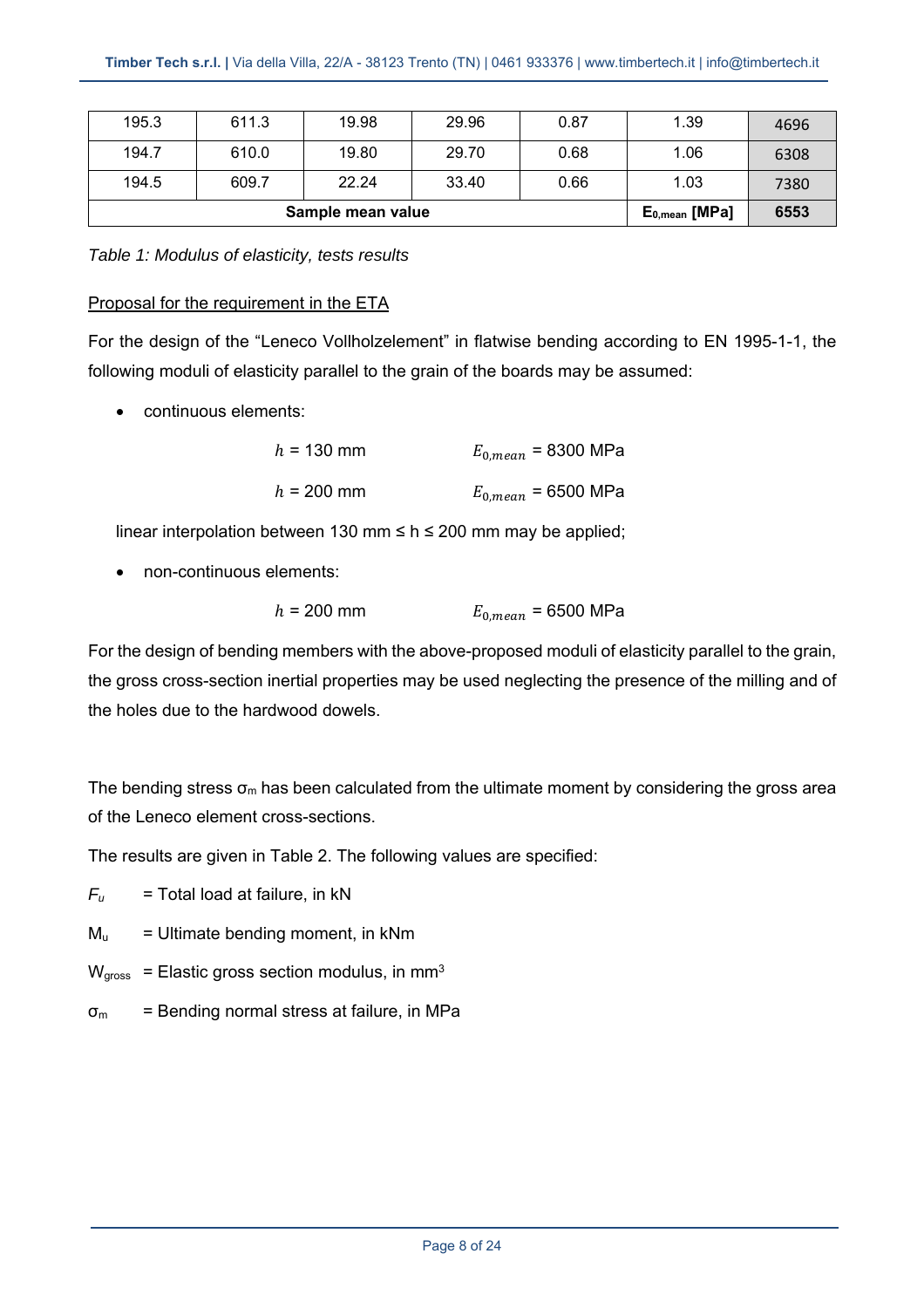| Configuration 130 x 600 mm, Supports distance: 2700 mm, Continuous elements |                                                                                 |                    |                     |  |
|-----------------------------------------------------------------------------|---------------------------------------------------------------------------------|--------------------|---------------------|--|
| F <sub>u</sub>                                                              | $M_{u}$                                                                         | Wgross             | $\sigma_{\text{m}}$ |  |
| [KN]                                                                        | [kNm]                                                                           | $\mathrm{[mm^3]}$  | [MPa]               |  |
| 68.70                                                                       | 32.98                                                                           | 1743536            | 18.91               |  |
| 63.78                                                                       | 30.61                                                                           | 1743438            | 17.56               |  |
| 79.02                                                                       | 37.93                                                                           | 1721582            | 22.03               |  |
| 77.78                                                                       | 37.33                                                                           | 1723374            | 21.66               |  |
| 80.34                                                                       | 38.56                                                                           | 1719151            | 22.43               |  |
| 78.44                                                                       | 37.65                                                                           | 1727792            | 21.79               |  |
| 75.26                                                                       | 36.12                                                                           | 1718435            | 21.02               |  |
| 66.38                                                                       | 31.86                                                                           | 1707357            | 18.66               |  |
| 63.04                                                                       | 30.26                                                                           | 1704046            | 17.76               |  |
| 69.34                                                                       | 33.28                                                                           | 1719267            | 19.36               |  |
| 61.90                                                                       | 29.71                                                                           | 1712472            | 17.35               |  |
| 70.78                                                                       | 33.97                                                                           | 1734141            | 19.59               |  |
| 70.10                                                                       | 33.65                                                                           | 1706209            | 19.72               |  |
| 72.52                                                                       | 34.81                                                                           | 1713589            | 20.31               |  |
| 68.20                                                                       | 32.74                                                                           | 1738882            | 18.83               |  |
|                                                                             | Sample mean value (Log-normal dist.)                                            | y [MPa]            | 19.73               |  |
|                                                                             | Characteristic value (Log-normal dist.)                                         | $f_{m,k}$ [MPa]    | 16.67               |  |
|                                                                             | Configuration 200 x 600 mm, Supports distance: 4100 mm, Non-continuous elements |                    |                     |  |
| F <sub>u</sub>                                                              | M <sub>u</sub>                                                                  | <b>W</b> gross     | $\sigma_{\text{m}}$ |  |
| [kN]                                                                        | [kNm]                                                                           | $\mathrm{[mm^3]}$  | [MPa]               |  |
| 108.71                                                                      | 79.63                                                                           | 3871945            | 20.57               |  |
| 93.30                                                                       | 68.34                                                                           | 3914164            | 17.46               |  |
| 116.55                                                                      | 85.37                                                                           | 3910415            | 21.83               |  |
| 114.92                                                                      | 84.18                                                                           | 3900591            | 21.58               |  |
| 93.47                                                                       | 68.47                                                                           | 3891789            | 17.59               |  |
| 93.40                                                                       | 68.42                                                                           |                    |                     |  |
|                                                                             |                                                                                 | 3888087            | 17.60               |  |
| 82.71                                                                       | 60.59                                                                           | 3882467            | 15.60               |  |
| 100.70                                                                      | 73.76                                                                           | 3892357            | 18.95               |  |
|                                                                             | Sample mean value (Log-normal dist.)                                            | y [MPa]            | 18.78               |  |
|                                                                             | Characteristic value (Log-normal dist.)                                         | $f_{m,k}$ [MPa]    | 14.50               |  |
|                                                                             | Configuration 200 x 600 mm, Supports distance: 4100 mm, Continuous elements     |                    |                     |  |
| F <sub>u</sub>                                                              | M <sub>u</sub>                                                                  | <b>W</b> gross     | $\sigma_{\rm m}$    |  |
| [kN]                                                                        | [kNm]                                                                           | $\mathrm{[mm^3]}$  | [MPa]               |  |
| 96.60                                                                       | 70.76                                                                           | 3863463            | 18.32               |  |
| 94.83                                                                       | 69.46                                                                           | 3852404            | 18.03               |  |
| 121.03                                                                      | 88.65                                                                           | 3837923            | 23.10               |  |
| 117.96<br>99.98                                                             | 86.41<br>73.24                                                                  | 3738350<br>3887582 | 23.11<br>18.84      |  |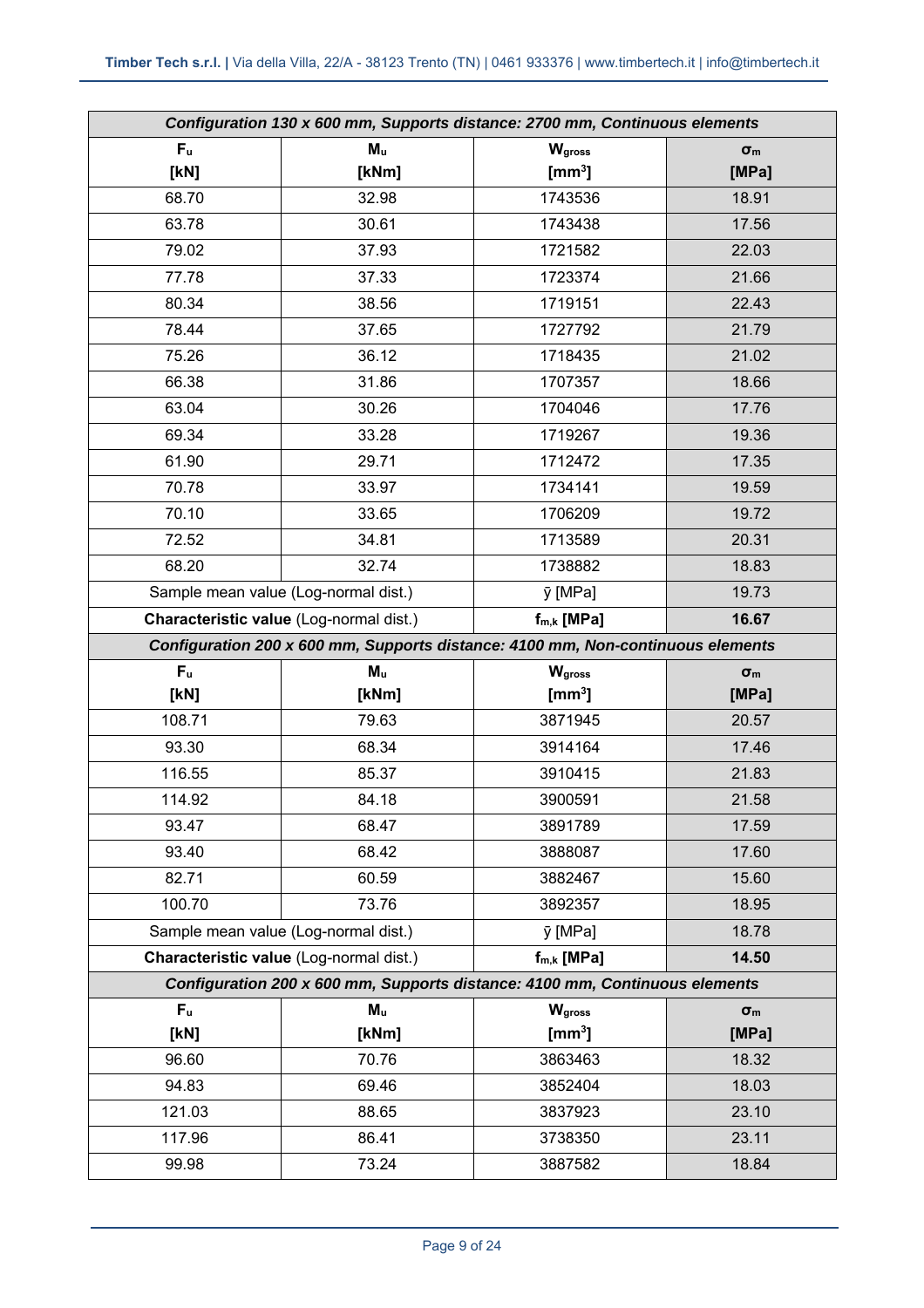| <b>Characteristic value (Log-normal dist.)</b> |       | $f_{m,k}$ [MPa] | 15.75 |
|------------------------------------------------|-------|-----------------|-------|
| Sample mean value (Log-normal dist.)           |       | y [MPa]         | 20.10 |
| 111.42                                         | 81.62 | 3844633         | 21.23 |
| 99.10                                          | 72.59 | 3855309         | 18.83 |

*Table 2: Bending strength, tests results* 

#### Proposal for the requirement in the ETA

For the design of the "Leneco Vollholzelement" in flatwise bending according to EN 1995-1-1, the following characteristic bending strength values parallel to the grain of the boards may be assumed:

continuous elements:

| $h = 130$ mm | $f_{m,k}$ = 16.50 MPa |
|--------------|-----------------------|
| $h = 200$ mm | $f_{m,k}$ = 15.50 MPa |

linear interpolation between 130 mm  $\leq$  h  $\leq$  200 mm may be applied;

non-continuous elements:

$$
h = 200 \text{ mm}
$$
  $f_{m,k} = 14.50 \text{ MPa}$ 

For the design of bending members with the above-proposed characteristic strengths, the gross cross-section inertial properties may be used neglecting the presence of the milling and of the holes due to the hardwood dowels.

The  $k_h$  factor defined in section 3.2(3) of EN 1955-1-1 and the  $k_{sys}$  factor defined in section 6.6 of EN 1955-1-1 shall be always taken equal to 1.0.

#### *2.1.2. Shear (EAD 130323-00-0304 §1.1.4)*

Shear tests according to EN 408:2012 have been performed on "Leneco Vollholzelement" in flatwise configuration.

Two geometrical configurations were tested:

- 15 samples with thickness 130 mm, width 600 mm, length 3000 mm and span of 2800 mm;
	- o all samples were non-continuous elements
- 15 samples with thickness 200 mm, width 600 mm, length 3000 mm and span of 2800 mm:
	- o 8 samples were non-continuous elements
	- o 7 samples were continuous elements

The shear stress  $\tau$  has been calculated from the ultimate shear force by considering the gross area of the "Leneco Vollholzelement" cross-sections.

The results are given in Table 3. The following values are specified: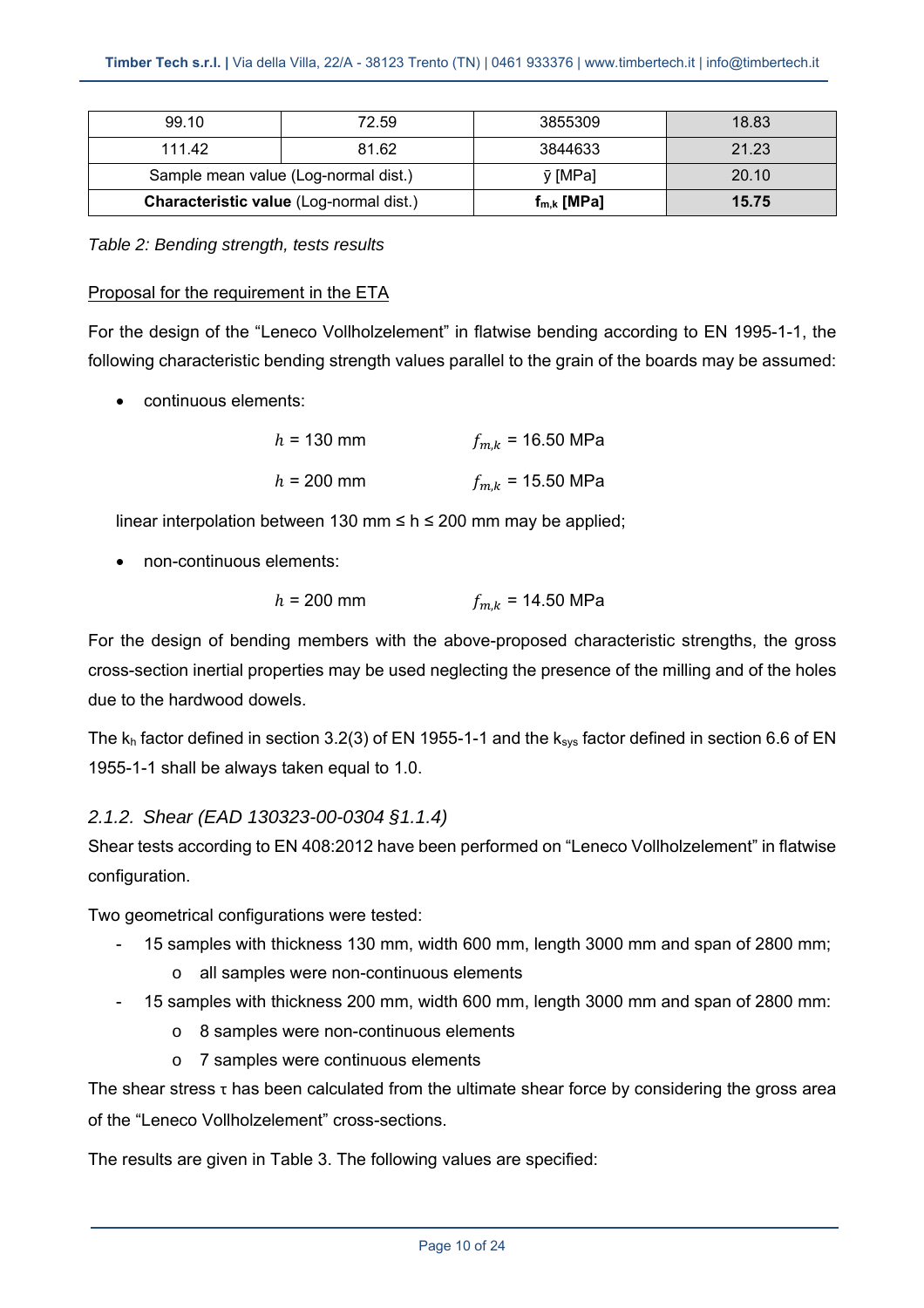- $F_u$  = Total load at failure, in kN
- $V_{u}$  = Ultimate shear, in kN
- $A<sub>gross</sub>$  = Area of the gross cross section, in mm<sup>2</sup>
- $\tau =$  Shear stress at failure, in MPa

| Configuration 130 x 600 mm, Supports distance: 2800 mm, non-continuous elements |                                      |                                                                                 |             |  |
|---------------------------------------------------------------------------------|--------------------------------------|---------------------------------------------------------------------------------|-------------|--|
| F <sub>u</sub>                                                                  | $V_{u}$                              | Agross                                                                          | $\mathbf r$ |  |
| [KN]                                                                            | [KN]                                 | [ $mm2$ ]                                                                       | [MPa]       |  |
| 165.32                                                                          | 82.66                                | 80055                                                                           | 1.55        |  |
| 179.28                                                                          | 89.64                                | 80529                                                                           | 1.67        |  |
| 179.72                                                                          | 89.86                                | 80703                                                                           | 1.67        |  |
| 150.46                                                                          | 75.23                                | 79024                                                                           | 1.43        |  |
| 184.44                                                                          | 92.22                                | 78537                                                                           | 1.76        |  |
| 159.22                                                                          | 79.61                                | 78034                                                                           | 1.53        |  |
| 146.60                                                                          | 73.30                                | 78646                                                                           | 1.40        |  |
| 170.50                                                                          | 85.25                                | 78948                                                                           | 1.62        |  |
| 164.56                                                                          | 82.28                                | 78707                                                                           | 1.57        |  |
| 188.30                                                                          | 94.15                                | 78454                                                                           | 1.80        |  |
| 158.12                                                                          | 79.06                                | 78569                                                                           | 1.51        |  |
| 135.18                                                                          | 67.59                                | 79843                                                                           | 1.27        |  |
| 179.24                                                                          | 89.62                                | 78927                                                                           | 1.70        |  |
| 142.60                                                                          | 71.30                                | 79353                                                                           | 1.35        |  |
| 164.11                                                                          | 82.06                                | 78947                                                                           | 1.56        |  |
|                                                                                 | Sample mean value (Log-normal dist.) | y [MPa]                                                                         | 1.55        |  |
| Characteristic value (Log-normal dist.)                                         |                                      | $f_{v,k}$ [MPa]                                                                 | 1.27        |  |
|                                                                                 |                                      | Configuration 200 x 600 mm, Supports distance: 2800 mm, non-continuous elements |             |  |
| F <sub>u</sub>                                                                  | $V_{u}$                              | Agross                                                                          | τ           |  |
| [KN]                                                                            | [kN]                                 | $\text{[mm}^2\text{]}$                                                          | [MPa]       |  |
| 226.34                                                                          | 113.17                               | 119744                                                                          | 1.42        |  |
| 247.32                                                                          | 123.66                               | 120082                                                                          | 1.54        |  |
| 251.10                                                                          | 125.55                               | 120400                                                                          | 1.56        |  |
| 227.72                                                                          | 113.86                               | 119780                                                                          | 1.43        |  |
| 245.21                                                                          | 122.61                               | 119454                                                                          | 1.54        |  |
| 204.90                                                                          | 102.45                               | 119772                                                                          | 1.28        |  |
| 207.62                                                                          | 103.81                               | 120062                                                                          | 1.30        |  |
| 218.74                                                                          | 109.37                               | 119695                                                                          | 1.37        |  |
| Sample mean value (Log-normal dist.)                                            |                                      | y [MPa]                                                                         | 1.43        |  |
| Characteristic value (Log-normal dist.)                                         |                                      | $f_{v,k}$ [MPa]                                                                 | 1.20        |  |
|                                                                                 |                                      | Configuration 200 x 600 mm, Supports distance: 2800 mm, continuous elements     |             |  |
| F <sub>u</sub>                                                                  | $\mathbf{V}_\mathbf{u}$              | Agross                                                                          | τ           |  |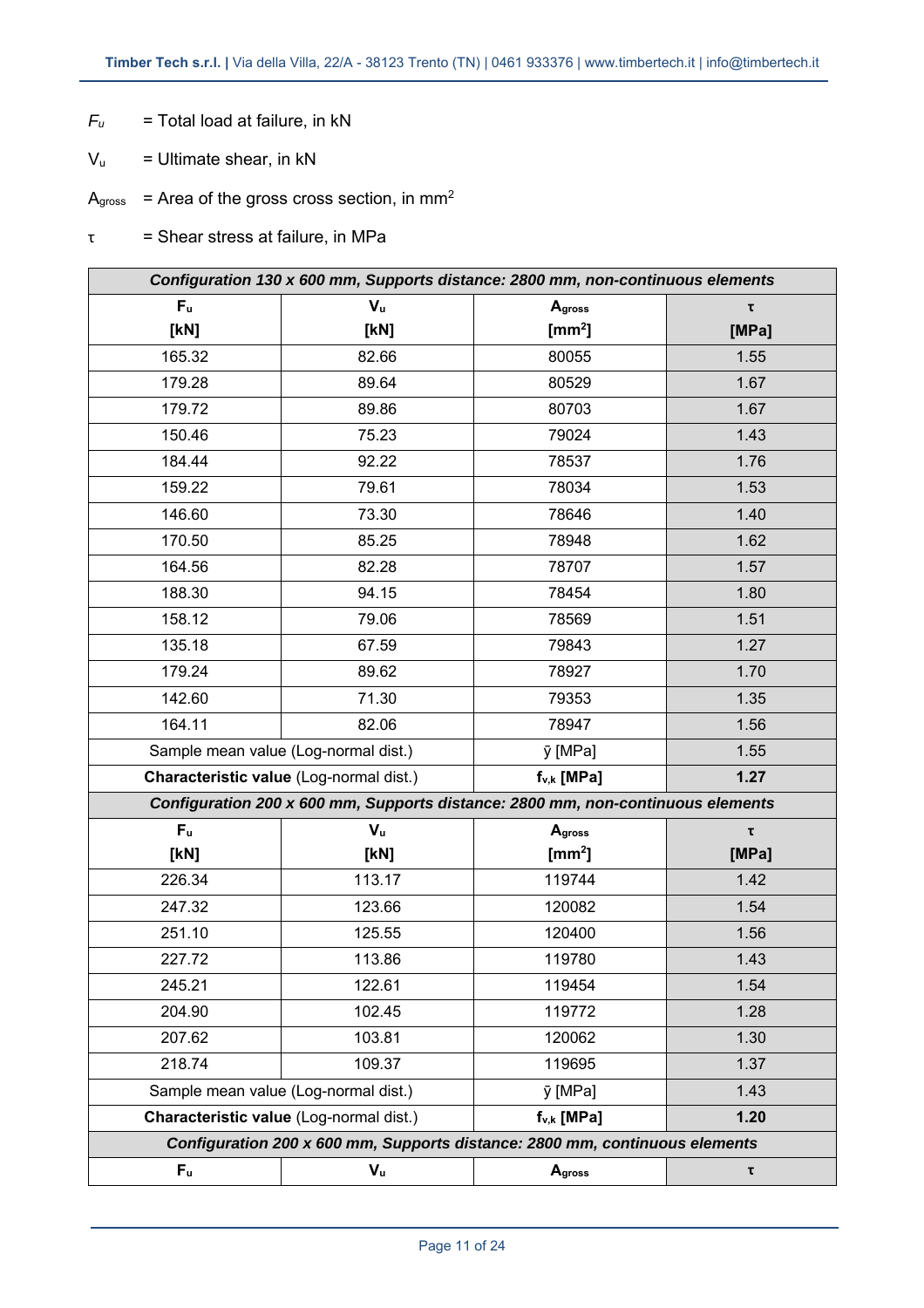| [kN]   | [kN]                                    | [ $mm2$ ]       | [MPa] |
|--------|-----------------------------------------|-----------------|-------|
| 225.52 | 112.76                                  | 120082          | 1.41  |
| 234.24 | 117.12                                  | 120013          | 1.46  |
| 245.10 | 122.55                                  | 120257          | 1.53  |
| 232.22 | 116.11                                  | 120137          | 1.45  |
| 234.77 | 117.39                                  | 119938          | 1.47  |
| 238.70 | 119.35                                  | 119715          | 1.50  |
| 254.93 | 127.47                                  | 119938          | 1.59  |
|        | Sample mean value (Log-normal dist.)    | y [MPa]         | 1.49  |
|        | Characteristic value (Log-normal dist.) | $f_{v,k}$ [MPa] | 1.33  |

#### *Table 3: Shear strength, tests results*

#### Proposal for the requirement in the ETA

For the design of "Leneco Vollholzelement" in flatwise shear according to EN 1995-1-1 a shear strength of 1.20 MPa may be assumed.

For the design of shear members with the above-proposed characteristic strengths, the gross crosssection areal properties may be used neglecting the presence of the milling and of the holes due to the hardwood dowels.

The  $k_{cr}$  factor for solid wood provided in section 6.1.7(2) of EN 1995-1-1 shall be always taken equal to 1.0.

#### *2.1.3. Point loads (EAD 130323-00-0304 §1.1.5)*

Bending tests with point load have been performed on "Leneco Vollholzelement" in flatwise configuration, with the milled timber boards arranged upright and with their length parallel to the free span.

The tested configuration consists of a slab-like specimen with thickness 200 mm, width 600 mm, length 5200 mm and span 5000 mm built of timber elements with thickness 50 mm connected with transversal hardwood dowels (20 mm of diameter). 3 samples were tested under a point load applied through a circular steel plate (diameter 50 mm) in the middle of the tested element.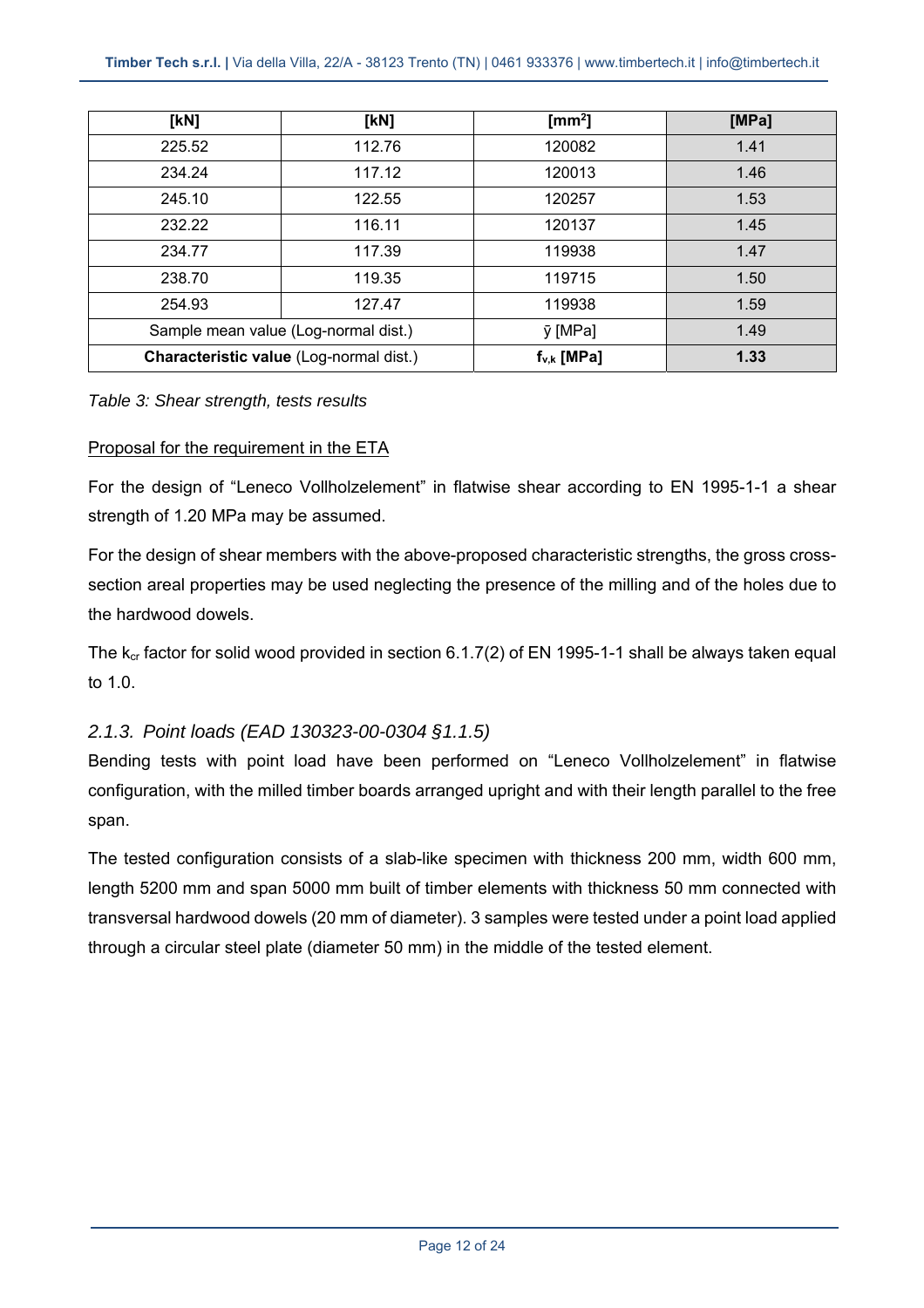

The measurements of reached loads and corresponding deformations in traverse direction are given in Table 4. The following values are specified:

| $F_i$                                | $=$ Load equal to 0.2 and 0.3 of the maximum load at failure, in kN                                   |
|--------------------------------------|-------------------------------------------------------------------------------------------------------|
| $W_{i. \; central}$                  | = Deformation in the central point of the specimen (at mid-span) corresponding to $Fi$ ,<br>in mm     |
| $\mathcal{W}_{\mathit{i, external}}$ | = Deformation in the external portion of the specimen (at mid-span) corresponding to<br>$F_i$ , in mm |
| $W_{i,e}$ / $W_{i,c}$                | = Ratio between external and central deformation corresponding to $F_i$ , in %                        |

| Configuration 200 x 600 mm, Supports distance: 5000 mm, point load |                                                           |                |              |  |                       |  |
|--------------------------------------------------------------------|-----------------------------------------------------------|----------------|--------------|--|-----------------------|--|
|                                                                    | $F_{\rm i}$                                               | Wi, central    | Wi, external |  | $W_{i, e} / W_{i, m}$ |  |
| [KN]                                                               |                                                           | [mm]           | [mm]         |  | [%]                   |  |
| F <sub>1</sub>                                                     | 10.00                                                     | 10.39          | 9.43         |  | 90.74                 |  |
| F <sub>2</sub>                                                     | 15.00                                                     | 15.99          | 14.51        |  | 90.74                 |  |
| F <sub>1</sub>                                                     | 9.48                                                      | 10.89          | 9.96         |  | 91.48                 |  |
| F <sub>2</sub>                                                     | 14.22                                                     | 16.31          | 14.98        |  | 91.84                 |  |
| F <sub>1</sub>                                                     | 10.04                                                     | 12.16          | 11.08        |  | 91.08                 |  |
| F <sub>2</sub>                                                     | 15.06                                                     | 18.28          | 16.69        |  | 91.33                 |  |
|                                                                    | 91.10 %<br>F <sub>1</sub><br>Mean Ratio $W_{i,e}/W_{i,c}$ |                |              |  |                       |  |
|                                                                    |                                                           | F <sub>2</sub> | 91.30 %      |  |                       |  |

*Table 4: Point load, tests results* 

The tests results show that the point load is effectively spread from the directly loaded lamellae to the external ones. The deflection of the external lamellae is, on average, greater than the 90% of the deflection of the lamellae in the middle of the slab specimen.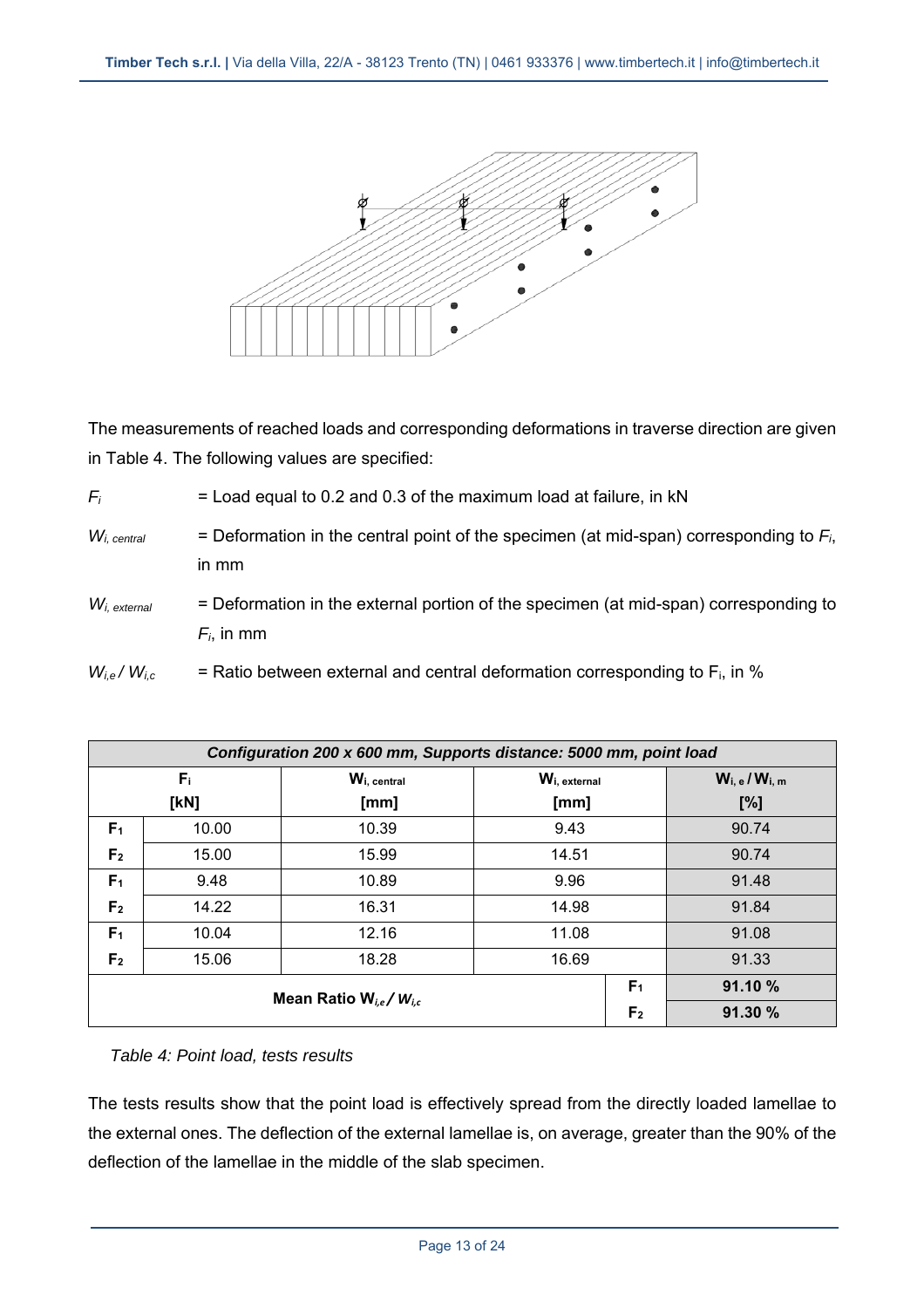No failure of the hardwood dowels, meant for transmitting the load through the lamellae, has been reached.

The maximum width of the tested elements was 600 mm and the following proposal relies on this tested configuration.

#### Proposal for the requirement in the ETA

For the design of the "Leneco Vollholzelement" under concentrated loads, whose minimum dimension is at least 50 mm, the effective width  $b_{ef}$  of the element shall be taken as follows: on each side of the loading point, the portion of the effective width (measured perpendicular to the length of the lamellae) shall be equal to the minimum between the distance between the loading point and the edge of a single "Leneco Vollholzelement" (*a*) and 300 mm.





### *2.1.4. Hardwood dowels (EAD 130323-00-0304 §1.1.1)*

3-point bending test have been performed on the hardwood dowels. The load was applied using a properly steel system able to center the load by the use of a cylinder placed exactly at the mid span of the specimen.

A single configuration was tested:

- 30 samples with nominal diameter 20 mm, length 600 mm and a span of 320 mm.

The results are given in Table 5. The following values are specified:

- $\varnothing$  = Diameter of the element cross-section, in mm
- $F_{\text{max}}$  = Maximum load at failure, in kN
- *Mmax* = Maximum bending moment at failure, in kNm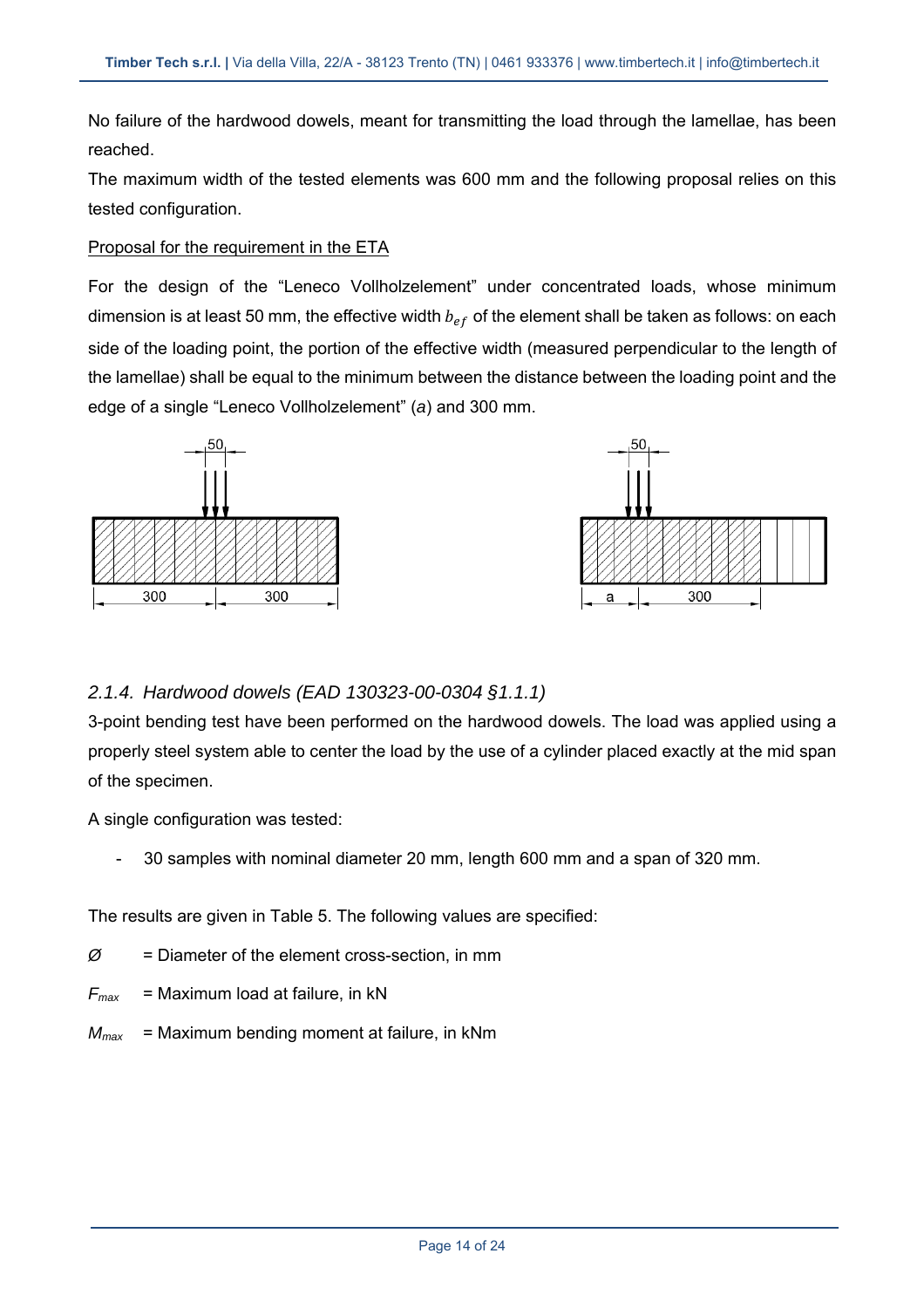| Ø20 hardwood dowel, Supports distance: 320 mm |           |             |                  |  |
|-----------------------------------------------|-----------|-------------|------------------|--|
| Ø                                             | $F_{max}$ |             | $M_{\text{max}}$ |  |
| [mm]                                          | [KN]      |             | [kNm]            |  |
| 20.46                                         | 1.49      |             | 0.119            |  |
| 19.99                                         | 1.18      |             | 0.094            |  |
| 20.25                                         | 1.51      |             | 0.121            |  |
| 20.22                                         | 1.33      |             | 0.106            |  |
| 20.37                                         | 1.20      |             | 0.096            |  |
| 20.35                                         | 1.37      |             | 0.110            |  |
| 20.42                                         | 1.38      |             | 0.110            |  |
| 20.29                                         | 1.66      |             | 0.133            |  |
| 20.40                                         | 1.30      |             | 0.104            |  |
| 20.27                                         | 1.68      |             | 0.134            |  |
| 20.37                                         | 1.35      |             | 0.108            |  |
| 20.11                                         | 1.50      |             | 0.120            |  |
| 20.39                                         | 1.41      |             | 0.113            |  |
| 19.97                                         | 1.04      |             | 0.083            |  |
| 20.07                                         | 1.28      |             | 0.102            |  |
| 20.18                                         | 1.29      |             | 0.103            |  |
| 19.93                                         | 1.44      |             | 0.115            |  |
| 20.11                                         | 1.44      |             | 0.115            |  |
| 19.96                                         | 1.56      |             | 0.125            |  |
| 19.77                                         | 1.42      |             | 0.114            |  |
| 19.90                                         | 1.48      |             | 0.118            |  |
| 20.11                                         | 1.35      |             | 0.108            |  |
| 19.96                                         | 1.40      |             | 0.112            |  |
| 19.93                                         | 1.52      |             | 0.122            |  |
| 19.99                                         | 1.51      |             | 0.121            |  |
| 19.99                                         | 1.54      |             | 0.123            |  |
| 19.97                                         | 1.33      |             | 0.106            |  |
| 20.18                                         | 1.17      |             | 0.094            |  |
| 19.95                                         | 1.34      |             | 0.107            |  |
| 20.05                                         | 1.42      |             | 0.114            |  |
| Sample mean value (Log-normal dist.)          |           | ÿ [kNm]     | 0.111            |  |
| Characteristic value (Log-normal dist.)       |           | $M_k$ [kNm] | 0.091            |  |

*Table 5: Hardwood dowels, tests results* 

The characteristic value of bending moment capacity of the tested hardwood dowels results to be equal to:

$$
M_k = 0.091 \text{ kNm}
$$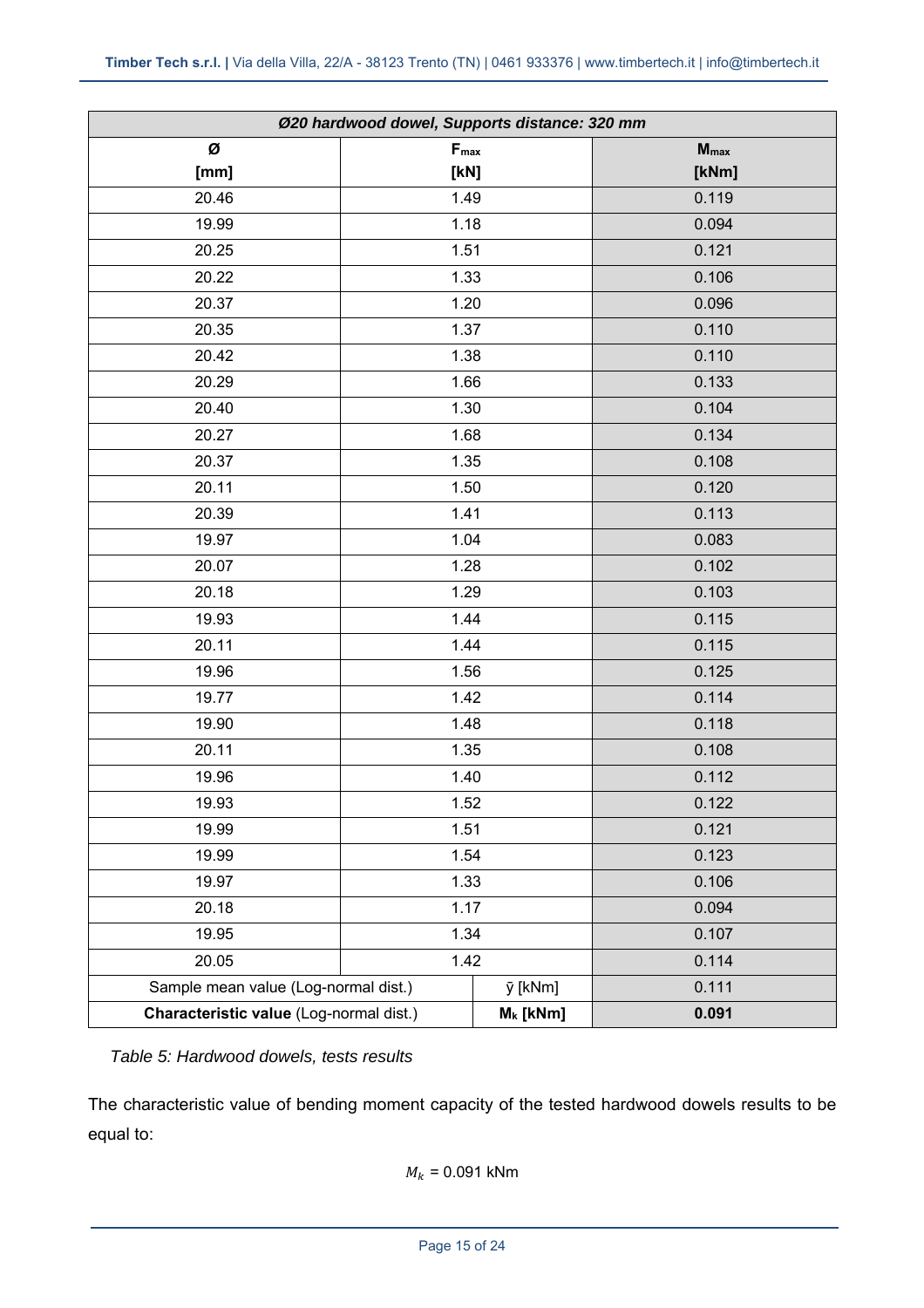### **2.2. Mechanical resistance and stiffness regarding mechanical actions in-plane of the element**

### *2.2.1. Shear (contribution of hardwood dowels - EAD 130323-00-0304 §1.2.2)*

4-point bending tests according to EN 408:2012 have been performed on "Leneco Vollholzelement" in edgewise configuration made of layers of boards with their length parallel to the free span. Above and below these elements, centered on the dowels positions, were placed other three outer layers of non-continuous boards.

Two geometrical configurations were tested:

- 15 samples with height 450 mm (internal + outer layers), width 135 mm, length 3000 mm and span of 2800 mm, each layer consists of one continuous board, two dowels in each row, 500 mm spacing;
- 15 samples with height 450 mm (internal + outer layers), width 350 mm, length 3000 and span of 2800 mm, each layer consists of two continuous boards placed side by side, three dowels in each row, 500 mm spacing;

All the specimens were loaded at 300 mm from the supports in order to test the contribution of dowels in shear.

The equivalent bending stiffness of the tested configurations has been calculated according to the data of global deformation and the corresponding loading values. Afterward, the slip modulus of the hardwood dowels has been estimated by applying the mechanically jointed beam method proposed in EN 1995-1-1, Annex B.

The results regarding stiffness are given in Table 6. The following values are specified:

| h                            | = Depth of the element cross section, in mm                                        |
|------------------------------|------------------------------------------------------------------------------------|
| b                            | = Width of the element cross section, in mm                                        |
| $F_i$                        | $=$ Load equal to 0.2 and 0.3 of the maximum load at failure, in kN                |
| $W_i$ , global               | = Global deformation corresponding to $F_i$ , in mm                                |
| $EJ_{\mathrm{eff},\;global}$ | = Stiffness of the element including the shear deformability of the dowels, in MPa |
| $K_{\text{ser}}$             | = Slip modulus of the hardwood dowel in the tested configuration, in N/mm          |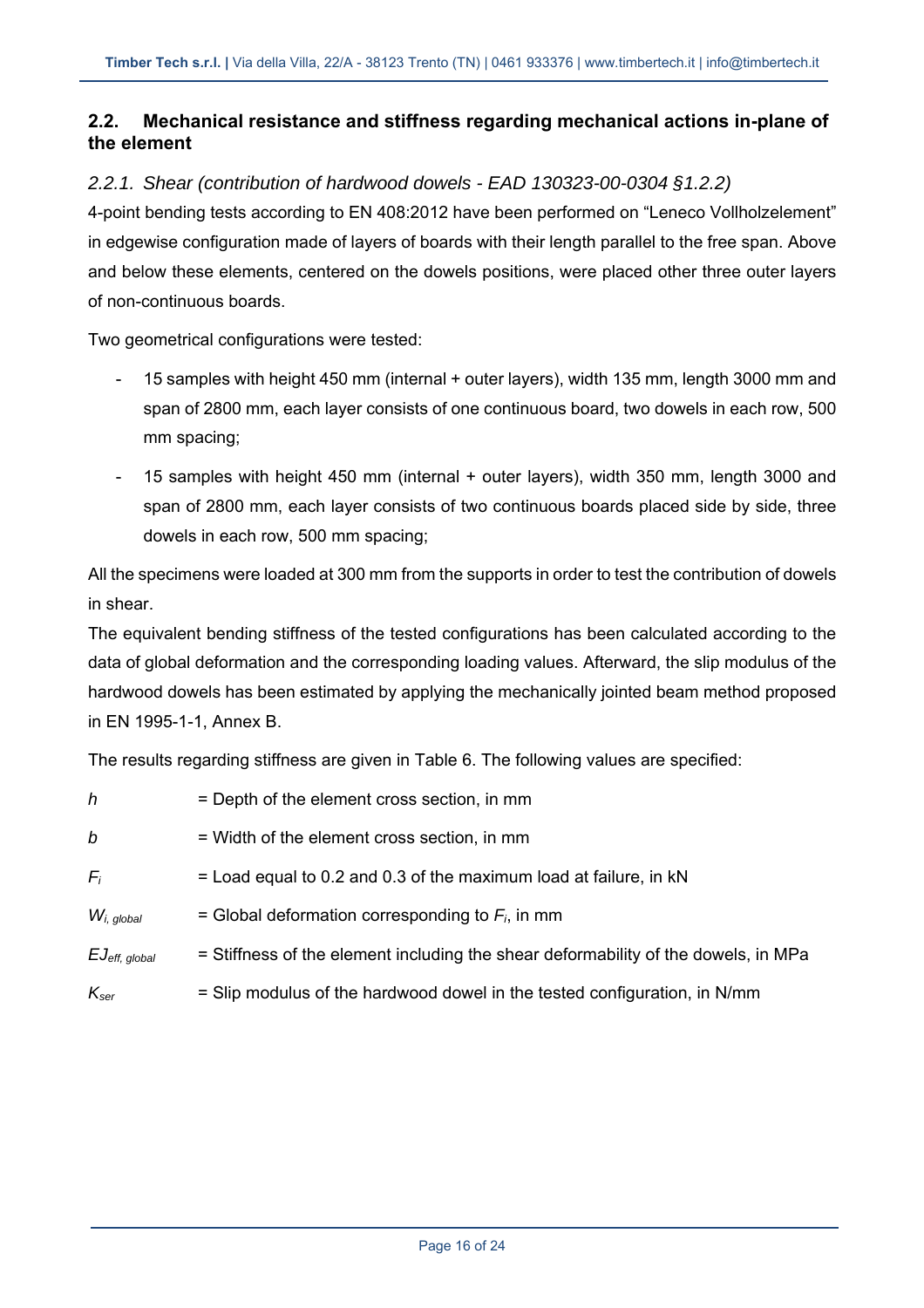| Configuration 135 x 450 mm, Supports distance: 2800 mm, two dowels, one board per layer |                           |                |                   |                |               |                                                                                            |           |
|-----------------------------------------------------------------------------------------|---------------------------|----------------|-------------------|----------------|---------------|--------------------------------------------------------------------------------------------|-----------|
| h                                                                                       | $\boldsymbol{\mathsf{b}}$ | F <sub>1</sub> | F <sub>2</sub>    | $W_1$ , global | $W2$ , global | EJeff, global                                                                              | $K_{ser}$ |
| [mm]                                                                                    | [mm]                      | [KN]           | [kN]              | [mm]           | [mm]          | [ $Nmm2$ ]                                                                                 | [N/mm]    |
| 462.3                                                                                   | 132.8                     | 11.68          | 17.52             | 10.77          | 18.36         | $1.19E + 11$                                                                               | 5745      |
| 461.3                                                                                   | 132.0                     | 10.98          | 16.50             | 11.88          | 19.83         | $1.07E + 11$                                                                               | 4716      |
| 456.3                                                                                   | 130.8                     | 9.98           | 14.98             | 9.60           | 15.93         | 1.28E+11                                                                                   | 6750      |
| 455.3                                                                                   | 130.3                     | 11.96          | 17.96             | 13.24          | 21.96         | $1.10E + 11$                                                                               | 5016      |
| 456.7                                                                                   | 131.5                     | 14.26          | 21.36             | 15.96          | 27.03         | $9.94E + 10$                                                                               | 4012      |
| 453.0                                                                                   | 131.0                     | 9.40           | 14.14             | 9.59           | 17.06         | $1.02E + 11$                                                                               | 4302      |
| 455.3                                                                                   | 130.3                     | 9.36           | 14.00             | 9.87           | 16.10         | $1.19E + 11$                                                                               | 5918      |
| 458.7                                                                                   | 131.6                     | 15.51          | 21.76             | 16.36          | 25.66         | 1.08E+11                                                                                   | 4776      |
| 458.3                                                                                   | 131.5                     | 14.48          | 21.74             | 19.19          | 27.40         | $1.43E + 11$                                                                               | 8486      |
| 456.3                                                                                   | 131.3                     | 11.62          | 17.42             | 13.55          | 22.33         | $1.05E + 11$                                                                               | 4557      |
| 456.7                                                                                   | 131.5                     | 11.08          | 16.62             | 12.65          | 20.63         | 1.09E+11                                                                                   | 4851      |
| 456.3                                                                                   | 131.3                     | 9.88           | 14.80             | 11.75          | 19.58         | 1.00E+11                                                                                   | 4070      |
| 455.3                                                                                   | 130.8                     | 10.08          | 15.12             | 11.68          | 19.28         | $1.08E + 11$                                                                               | 4767      |
| 458.7                                                                                   | 131.2                     | 11.01          | 16.47             | 7.97           | 26.11         | $4.71E+10$                                                                                 | 128       |
| 453.3                                                                                   | 130.3                     | 13.81          | 20.73             | 17.38          | 28.22         | $1.02E + 11$                                                                               | 4246      |
|                                                                                         |                           |                | Sample mean value |                |               | $K_{ser}$ [N/mm]                                                                           | 4823      |
|                                                                                         |                           |                |                   |                |               |                                                                                            |           |
|                                                                                         |                           |                |                   |                |               | Configuration 350 x 450 mm, Supports distance: 2800 mm, three dowels, two boards per layer |           |
| h                                                                                       | $\mathbf b$               | F <sub>1</sub> | F <sub>2</sub>    | $W_1$ , global | $W2$ , global | EJeff, global                                                                              | $K_{ser}$ |
| [mm]                                                                                    | [mm]                      | [KN]           | [kN]              | [mm]           | [mm]          | [ $Nmm2$ ]                                                                                 | [N/mm]    |
| 461.0                                                                                   | 344.7                     | 24.02          | 36.06             | 20.36          | 30.54         | 1.89E+11                                                                                   | 3196      |
| 463.3                                                                                   | 342.3                     | 23.56          | 35.30             | 22.31          | 33.78         | $1.60E + 11$                                                                               | 1881      |
| 464.0                                                                                   | 343.0                     | 22.30          | 33.45             | 21.98          | 32.66         | $1.75E + 11$                                                                               | 2536      |
| 464.7                                                                                   | 340.0                     | 23.14          | 34.58             | 21.70          | 32.06         | $1.71E + 11$                                                                               | 2405      |
| 465.7                                                                                   | 339.7                     | 22.60          | 33.92             | 20.10          | 30.66         | 1.70E+11                                                                                   | 2371      |
| 464.3                                                                                   | 341.7                     | 24.40          | 36.58             | 20.36          | 30.94         | $1.89E + 11$                                                                               | 3243      |
| 461.7                                                                                   | 341.0                     | 29.56          | 44.46             | 23.34          | 34.38         | $2.15E+11$                                                                                 | 4564      |
| 463.7                                                                                   | 340.7                     | 19.12          | 28.68             | 17.12          | 25.74         | 1.78E+11                                                                                   | 2715      |
| 463.3                                                                                   | 338.3                     | 22.66          | 34.06             | 21.54          | 29.56         | 2.42E+11                                                                                   | 6116      |
| 465.7                                                                                   | 340.7                     | 23.35          | 34.95             | 19.33          | 29.47         | 1.86E+11                                                                                   | 3104      |
| 463.0                                                                                   | 337.0                     | 22.22          | 33.34             | 18.49          | 28.93         | 1.69E+11                                                                                   | 2382      |
| 464.3                                                                                   | 337.7                     | 21.90          | 32.76             | 23.10          | 33.52         | $1.64E + 11$                                                                               | 2147      |
| 461.3                                                                                   | 339.3                     | 22.06          | 33.10             | 19.64          | 29.54         | $1.85E + 11$                                                                               | 3120      |
| 462.3                                                                                   | 338.3                     | 23.36          | 35.00             | 19.96          | 30.43         | $1.80E + 11$                                                                               | 2874      |
| 466.3                                                                                   | 336.3                     | 22.36          | 33.50             | 21.20          | 32.19         | $1.63E+11$                                                                                 | 2063      |

*Table 6: Shear (contribution of hardwood dowels), tests results*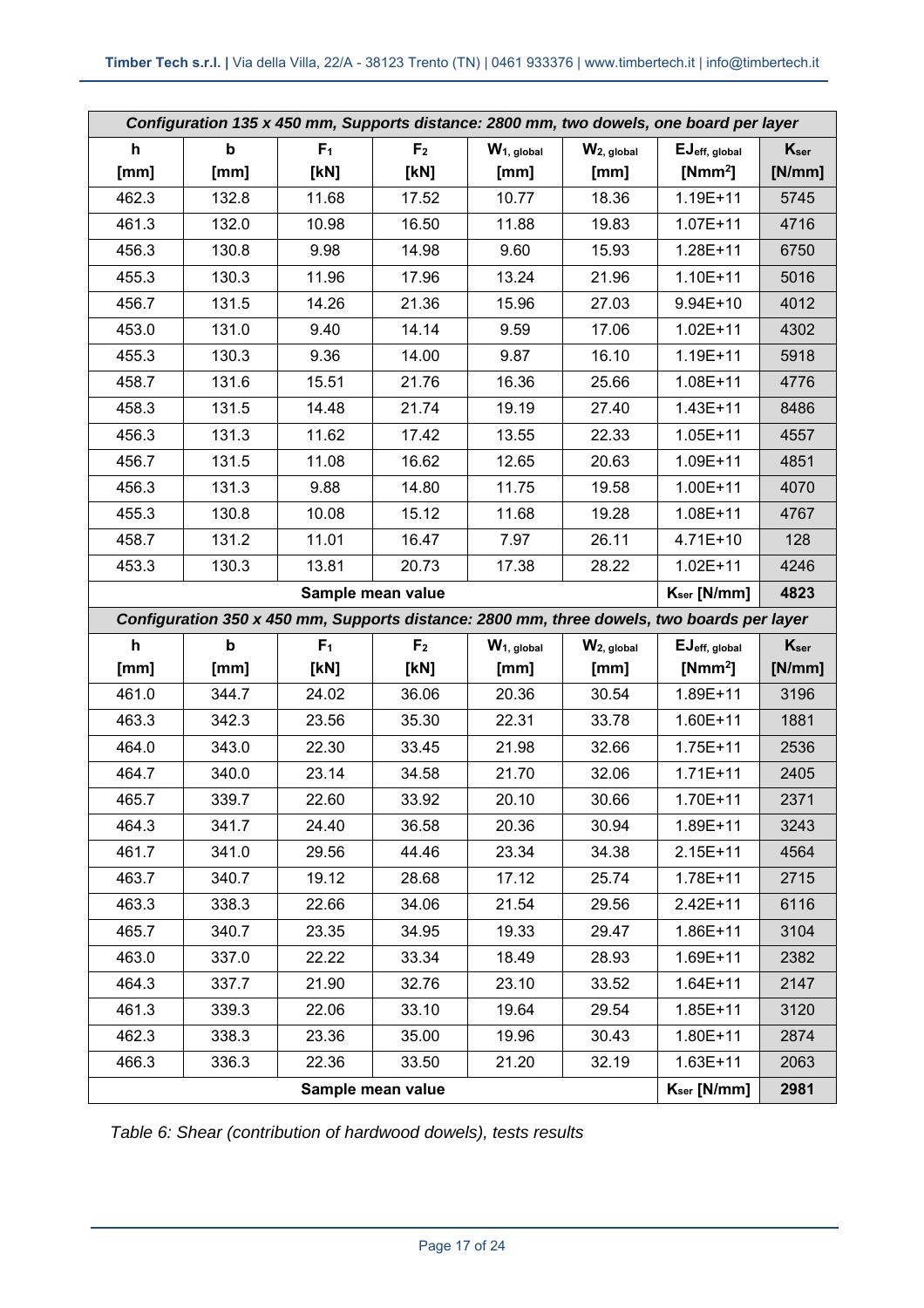The calculated values of the slip modulus  $K_{ser}$  have to be considered as an equivalent measure of the stiffness of the connection between the layers of the cross-section that may include the contribution of friction and other geometry-correlated factors.

No failure of the dowels has been reached and, consequently, it is not possible to obtain a reliable value of their strength in shear.

#### Proposal for the requirement in the ETA

With reference to the specific tested configurations, the following overall value of the slip modulus  $K_{\text{ser}}$  of the hardwood dowels may be assumed equal to  $K_{\text{ser}}$  = 2900 N/mm.

#### *2.2.2. Shear walls (EAD 130323-00-0304 §1.2.4)*

Racking strength and stiffness tests for timber shear walls according to EN 594:2011 have been performed on walls made of "Leneco Vollholzelement" parallel to each other and jointed by means of horizontal or inclined hardwood dowels 20 mm diameter. Further specifications on the materials and fixing of the tested walls may be found in the following Test Reports:

- No. 43/01/2018 "Tests for the determination of mechanical properties of n° 4 only-wood wall element Leneco Vollholzelement", CNR Ivalsa, Istituto per la Valorizzazione del Legno e delle Specie Arboree, San Michele (TN), 08/03/2019
- No. 31/03/2018 "Tests for the determination of mechanical properties of n° 4 only-wood wall element "Leneco Vollholzelement", CNR Ivalsa, Istituto per la Valorizzazione del Legno e delle Specie Arboree, San Michele (TN), 06/03/2019

Together with the racking load, a vertical load of 20 kN/m was applied.

Four geometrical configurations were tested:

- 2 samples with thickness 135 mm, width 2400 mm and height of 2430 mm, with horizontal dowels;
- 2 samples with thickness 135 mm, width 2400 mm and height of 2430 mm, with inclined dowels;
- 2 samples with thickness 340 mm, width 2400 mm and height of 2430 mm, with horizontal dowels;
- 2 samples with thickness 340 mm, width 2400 mm and height of 2430 mm, with inclined dowels.

The procedure and the equation of EN 594:2011 for the determination of the racking stiffness has been applied.

$$
R = \frac{F_4 - F_2}{v_4 - v_2}
$$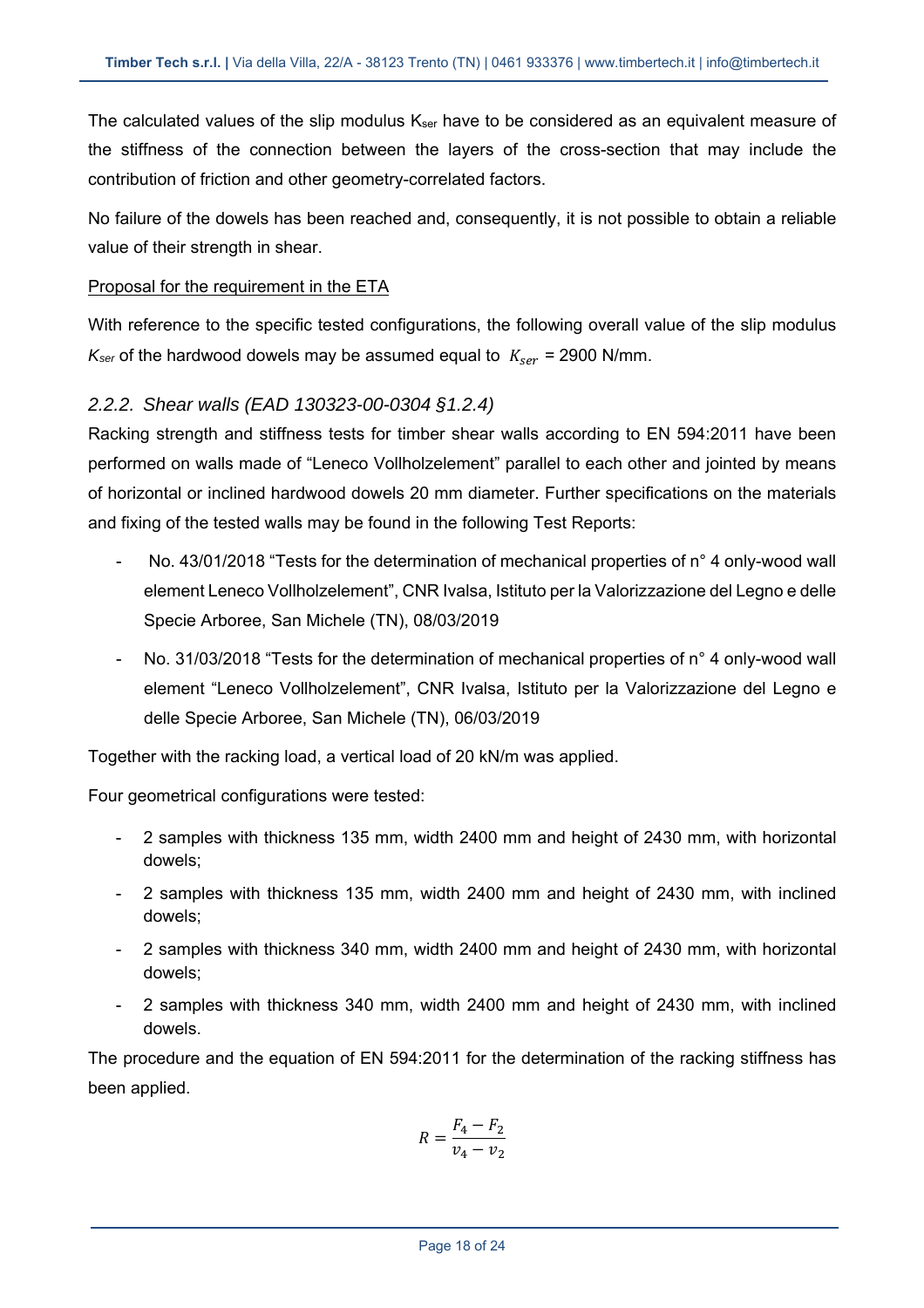The results regarding stiffness are given in Tables 7 and 8. The following values are specified:

- $F_i$  = Racking load equal to 0.2 and 0.4 of the maximum load at failure, in kN
- $v_i$  = Deformation corresponding to  $F_i$ , in mm
- *R* = Racking stiffness of the panel, in N/mm

| Configuration 135 x 2400 mm x 2430 mm, horizontal dowels |                                                    |                                                        |                |        |  |  |  |
|----------------------------------------------------------|----------------------------------------------------|--------------------------------------------------------|----------------|--------|--|--|--|
| F <sub>2</sub>                                           | F <sub>4</sub><br>V <sub>2</sub><br>V <sub>4</sub> |                                                        |                |        |  |  |  |
| [kN]                                                     | [KN]                                               | [mm]                                                   | [mm]           | [N/mm] |  |  |  |
| 5.72                                                     | 11.44                                              | 0.14                                                   | 7.67           | 760    |  |  |  |
| 6.01                                                     | 12.02                                              | 0.59                                                   | 4.06           | 1730   |  |  |  |
|                                                          | $R$ [N/mm]<br>1245<br>Sample mean value            |                                                        |                |        |  |  |  |
|                                                          |                                                    | Configuration 135 x 2400 mm x 2430 mm, inclined dowels |                |        |  |  |  |
| F <sub>2</sub>                                           | F <sub>4</sub>                                     | V <sub>2</sub>                                         | V <sub>4</sub> | R      |  |  |  |
| [kN]                                                     | [KN]                                               | [mm]                                                   | [mm]           | [N/mm] |  |  |  |
| 9.01                                                     | 18.02                                              | 1.64                                                   | 17.58          | 565    |  |  |  |
| 9.12                                                     | 18.24                                              | 0.71                                                   | 12.00          | 808    |  |  |  |
|                                                          | $R$ [N/mm]<br>687<br>Sample mean value             |                                                        |                |        |  |  |  |

*Table 7 - Shear walls, thickness 135 mm, stiffness tests results* 

| Configuration 340 x 2400 mm x 2430 mm, horizontal dowels |                                                    |                                                        |                |              |  |  |  |
|----------------------------------------------------------|----------------------------------------------------|--------------------------------------------------------|----------------|--------------|--|--|--|
| F <sub>2</sub>                                           | F <sub>4</sub><br>V <sub>2</sub><br>V <sub>4</sub> |                                                        |                |              |  |  |  |
| [kN]                                                     | [KN]                                               | [mm]                                                   | [mm]           | [N/mm]       |  |  |  |
| 10.46                                                    | 20.91                                              | 0.84                                                   | 5.54           | 2222         |  |  |  |
| 11.66                                                    | 23.31                                              | 0.39                                                   | 3.68           | 3539         |  |  |  |
|                                                          | Sample mean value<br>$R$ [N/mm]<br>2881            |                                                        |                |              |  |  |  |
|                                                          |                                                    | Configuration 340 x 2400 mm x 2430 mm, inclined dowels |                |              |  |  |  |
| F <sub>2</sub>                                           | F <sub>4</sub>                                     | V <sub>2</sub>                                         | V <sub>4</sub> | $\mathsf{R}$ |  |  |  |
| [kN]                                                     | [KN]                                               | [mm]                                                   | [mm]           | [N/mm]       |  |  |  |
| 10.01                                                    | 20.02                                              | 0.68                                                   | 4.69           | 2495         |  |  |  |
| 10.21                                                    | 20.42                                              | 1.21                                                   | 6.28           | 2015         |  |  |  |
|                                                          | Sample mean value                                  |                                                        | $R$ [N/mm]     | 2255         |  |  |  |

*Table 8: Shear walls, thickness 340 mm, stiffness tests results* 

From the racking stiffness calculated above it is possible to define a value of shear stiffness per meter of wall length as follows.

$$
(GA)_{ef} = \frac{F_h}{\gamma} = \frac{F_h \cdot h}{\delta} = R \cdot h
$$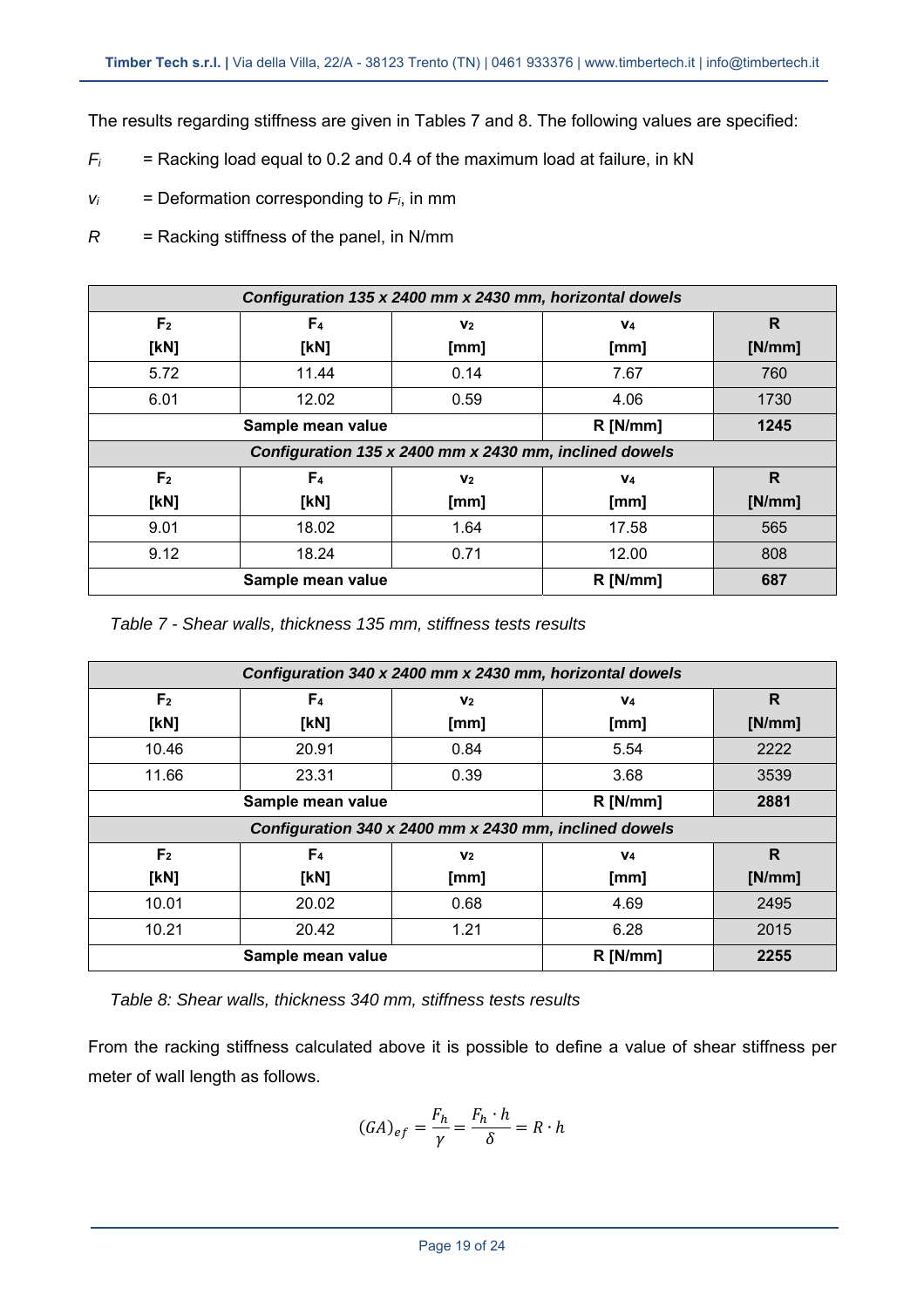#### Where:

| $(GA)_{\text{ef}}$ | is the shear stiffness of the wall; |
|--------------------|-------------------------------------|
| R                  | is the racking stiffness;           |
|                    | is the length of the wall;          |
| h                  | is the height of the wall;          |
|                    | is the shear strain;                |
|                    |                                     |

 $\delta$  is the horizont al displacement.



#### Proposal for the requirement in the ETA

With reference to the specific tested configurations and according to the mean value of the racking stiffness defined above, the following effective shear stiffness value per meter of wall length may be assumed.

| Shear stiffness of the wall element, $(GA)_{ef}$ [N/m] |                     |                     |  |  |
|--------------------------------------------------------|---------------------|---------------------|--|--|
| Wall thickness [mm]                                    | Horizontal dowels   | Inclined dowels     |  |  |
| 135                                                    | $1200 \cdot 10^{3}$ | $650 \cdot 10^{3}$  |  |  |
| 340                                                    | $2800 \cdot 10^{3}$ | $2200 \cdot 10^{3}$ |  |  |

The racking force has been increased until  $F_{max}$  is reached, where  $F_{max}$  is either the racking load at failure or the racking load that generates a deformation of 100 mm, whichever occurs first.

The results regarding strength are given in Table 9. The following values are specified:

- $v_{h,t}$  = Horizontal deformation at the top of the panel, in mm
- $v_{h,b}$  = Horizontal deformation at the base of the panel, in mm
- $v_v$  = Uplift of the panel, in mm
- *F* = Racking strength of the panel, in kN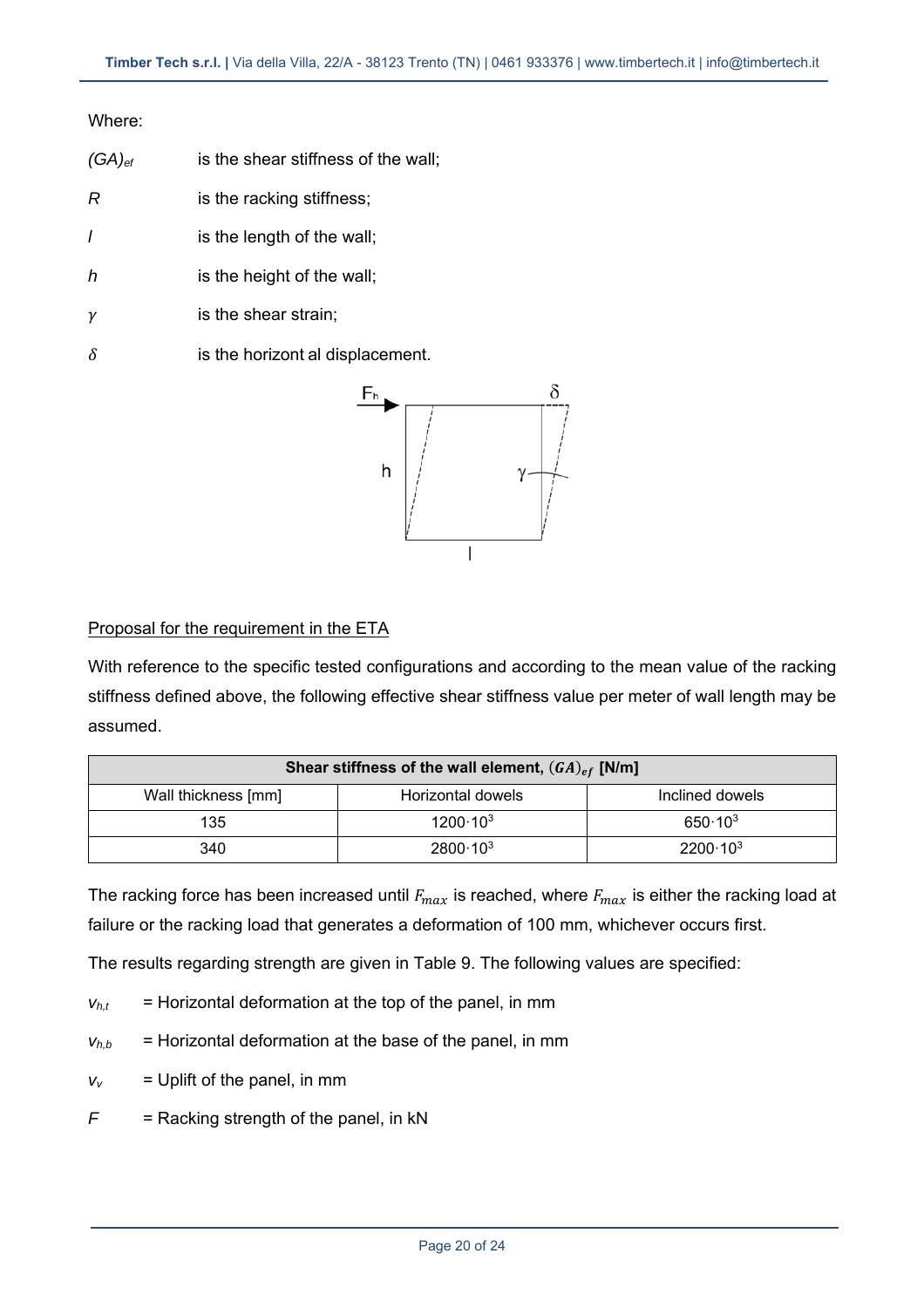| Configuration 135 x 2400 mm x 2430 mm, horizontal dowels |                                                          |                     |       |  |
|----------------------------------------------------------|----------------------------------------------------------|---------------------|-------|--|
| V <sub>h.t</sub>                                         | V <sub>h.b</sub>                                         |                     | F     |  |
| [mm]                                                     | [mm]                                                     |                     | [KN]  |  |
| 100.03                                                   | 0.54                                                     |                     | 28.60 |  |
| 100.22                                                   | 0.19                                                     |                     | 30.30 |  |
| Sample mean value (Log-normal dist.)                     |                                                          | y [kN]              | 29.32 |  |
| <b>Minimum value</b>                                     |                                                          | $F_{,min}$ [kN]     | 28.60 |  |
|                                                          | Configuration 135 x 2400 mm x 2430 mm, inclined dowels   |                     |       |  |
| V <sub>h,t</sub>                                         | Vh,b                                                     |                     | F     |  |
| [mm]                                                     | [mm]                                                     |                     | [KN]  |  |
| 99.90                                                    | 1.47                                                     |                     | 45.06 |  |
| 100.63                                                   | 2.57                                                     |                     | 45.60 |  |
| Sample mean value (Log-normal dist.)                     |                                                          | y [kN]              | 45.33 |  |
| <b>Minimum value</b>                                     |                                                          | $F_{,min}$ [ $kN$ ] | 45.06 |  |
|                                                          | Configuration 340 x 2400 mm x 2430 mm, horizontal dowels |                     |       |  |
| $V_{h,t}$                                                | Vh,b                                                     |                     | F     |  |
| [mm]                                                     | [mm]                                                     |                     | [KN]  |  |
| 97.93                                                    | 2.16                                                     |                     | 52.28 |  |
| 100.04                                                   | 1.81                                                     |                     | 58.28 |  |
| Sample mean value (Log-normal dist.)                     |                                                          | ÿ [kN]              | 55.20 |  |
| <b>Minimum value</b>                                     |                                                          | $F_{,min}$ [kN]     | 52.28 |  |
|                                                          | Configuration 340 x 2400 mm x 2430 mm, inclined dowels   |                     |       |  |
| Vh,t                                                     | Vh,b                                                     |                     | F     |  |
| [mm]                                                     | [mm]                                                     |                     | [KN]  |  |
| 99.69                                                    | 1.55                                                     |                     | 50.06 |  |
| 99.89                                                    | 1.51                                                     |                     | 51.06 |  |
| Sample mean value (Log-normal dist.)                     |                                                          | y [kN]              | 50.06 |  |
|                                                          | Minimum value<br>$F_{,min}$ [ $kN$ ]                     |                     |       |  |

*Table 9: Shear walls, strength test results* 

#### Proposal for the requirement in the ETA

With reference to the specific tested configurations, the following characteristic load bearing capacity under horizontal loads per m wall length may be assumed.

| Load bearing capacity for horizontal loads of the wall element, $F_{H, Rk}$ [kN/m] |    |    |  |  |  |
|------------------------------------------------------------------------------------|----|----|--|--|--|
| Wall thickness [mm]<br>Horizontal dowels<br>Inclined dowels                        |    |    |  |  |  |
| 135                                                                                |    | 45 |  |  |  |
| 340                                                                                | 50 | 50 |  |  |  |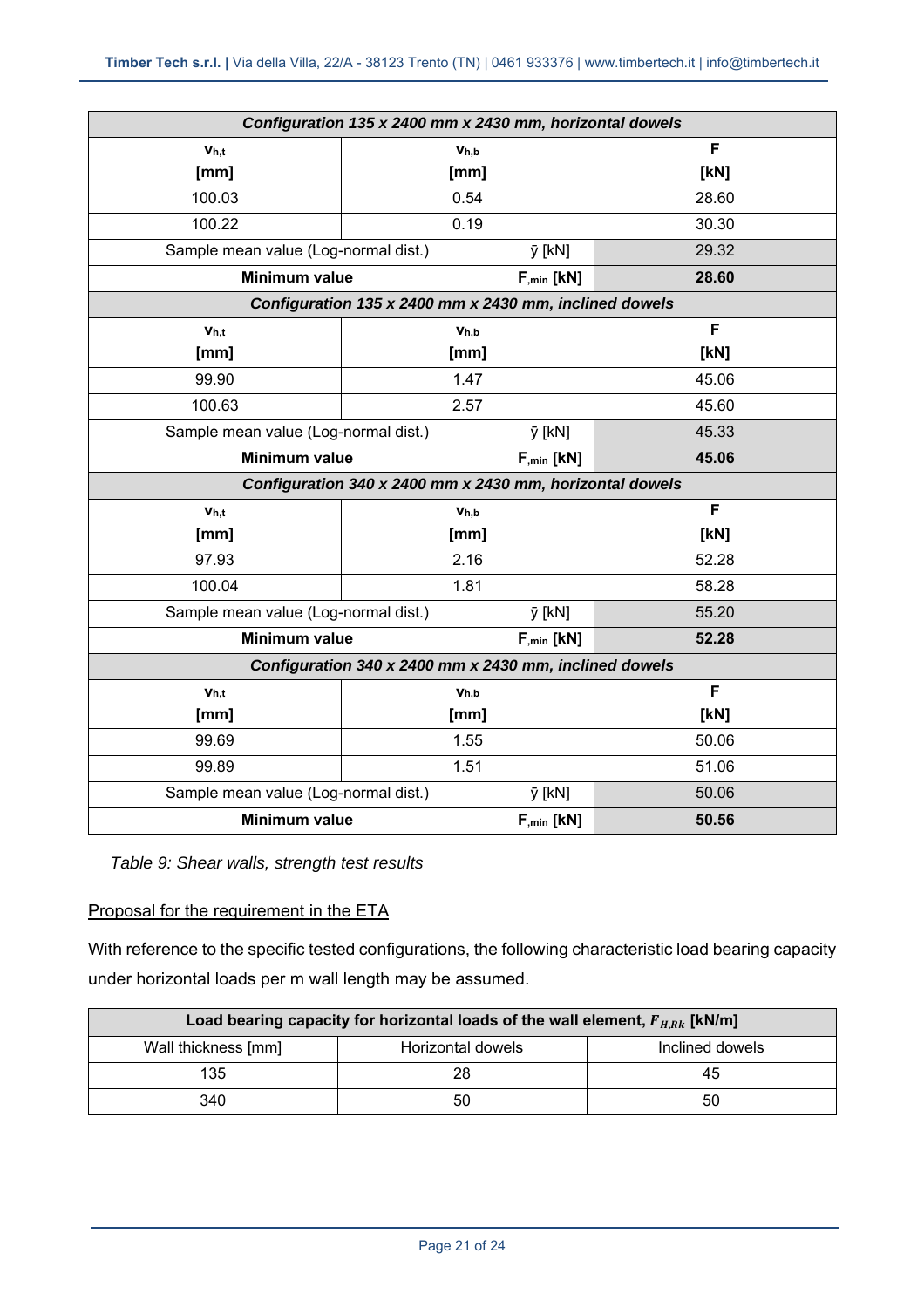# **3. Product characteristics of the "Leneco Vollholzelement"**

| $BWR^{1)}$ | <b>Essential Characteristic</b>                                          | <b>Assessment</b><br>method                                                              | <b>Level / Class / Description</b> |                        |                                |  |
|------------|--------------------------------------------------------------------------|------------------------------------------------------------------------------------------|------------------------------------|------------------------|--------------------------------|--|
| 1          | <b>Mechanical resistance and stability</b>                               |                                                                                          |                                    |                        |                                |  |
|            | "Leneco Vollholzelement"                                                 | 1. Load bearing capacity and stiffness regarding mechanical actions perpendicular to the |                                    |                        |                                |  |
|            | Modulus of elasticity                                                    |                                                                                          | Continuous elements                |                        | Non-<br>continuous<br>elements |  |
|            |                                                                          |                                                                                          | $h = 130$ mm                       | $h = 200$ mm           | $h = 200$ mm                   |  |
|            | - parallel to the grain of the<br>boards $E_{0,mean}$                    | EAD 130323-00-<br>0304 1.1.2 $I_{gross}$                                                 | 8300 MPa <sup>2)</sup>             | 6500 MPa <sup>2)</sup> | 6500 MPa                       |  |
|            | Bending strength                                                         |                                                                                          | Continuous elements                |                        | Non-<br>continuous<br>elements |  |
|            |                                                                          |                                                                                          | $h = 130$ mm                       | $h = 200$ mm           | $h = 200$ mm                   |  |
|            | - parallel to the grain of the<br>boards $f_{m,k}$                       | EAD 130323-00-<br>0304 1.1.2 $W_{gross}$                                                 | 16.5 MPa $^{2,3,4)}$               | 15.5 MPa $^{2,3,4)}$   | 14.5 MPa $^{3,4)}$             |  |
|            | Shear strength<br>- parallel to the grain of the<br>boards $f_{v,090,k}$ | EAD 130323-00-<br>0304 1.1.4 Agross                                                      | 1.2 MPa $^{5)}$                    |                        |                                |  |

*Table 10:* Product characteristics of the "Leneco Vollholzelement"

- 1) BWR: Basic Work Requirements
- 2) linear interpolation between 130 mm  $\leq$  h  $\leq$  200 mm may be applied
- 3) kh (3.2(3) EN 1955-1-1) shall be always taken equal to 1
- 4) ksys (6.6 EN 1955-1-1) shall be always taken equal to 1
- 5)  $k_{cr}$  for solid wood (6.1.7(2) EN 1995-1-1) shall be always taken equal to 1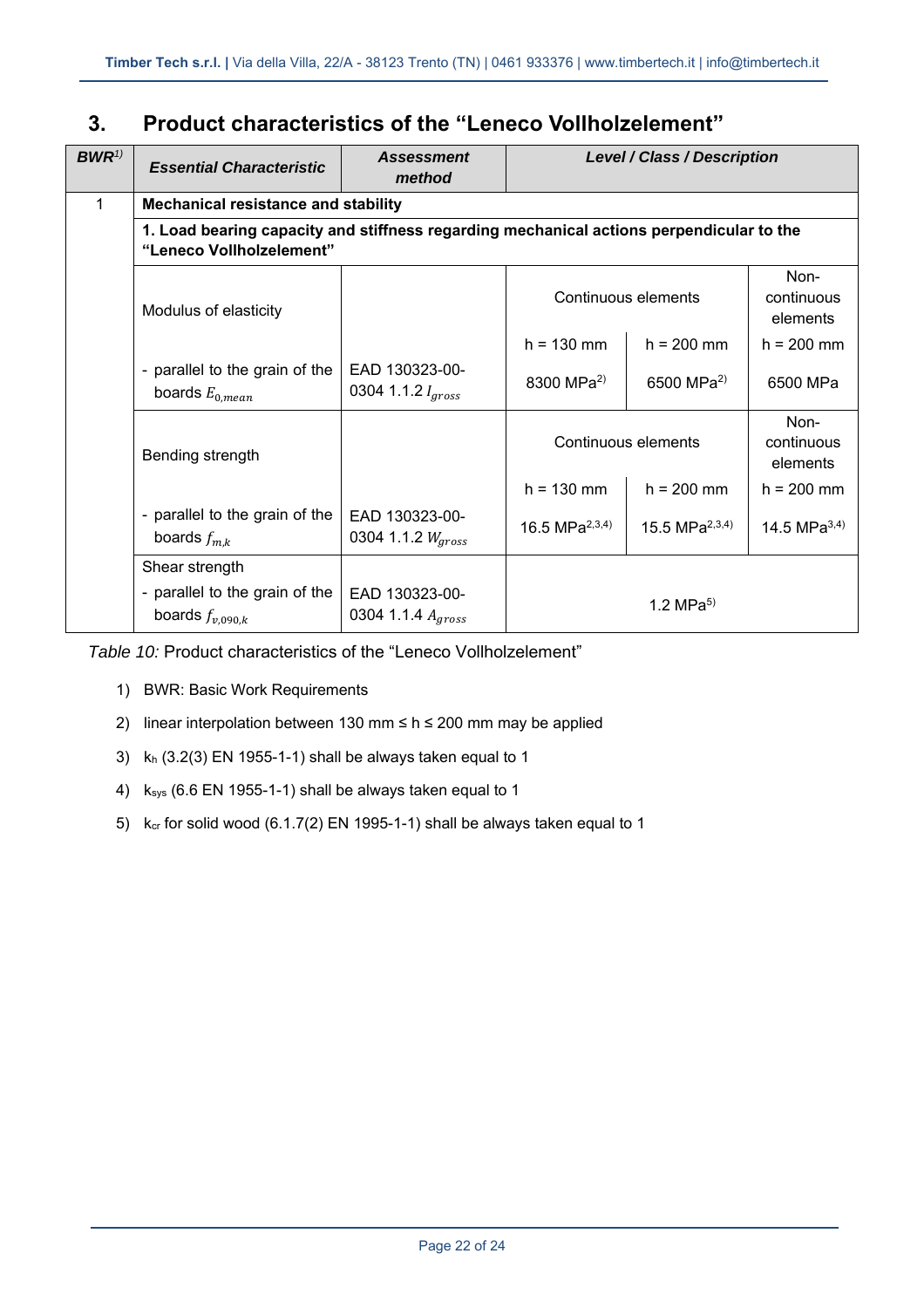| $BWR^{1)}$ | <b>Essential Characteristic</b>                                                                                  | <b>Assessment</b><br>method | Level / Class / Description             |                                         |                                        |                                         |  |
|------------|------------------------------------------------------------------------------------------------------------------|-----------------------------|-----------------------------------------|-----------------------------------------|----------------------------------------|-----------------------------------------|--|
| 1          | <b>Mechanical resistance and stability</b>                                                                       |                             |                                         |                                         |                                        |                                         |  |
|            | 2. Load bearing capacity and stiffness regarding mechanical actions in plane of the "Leneco"<br>Vollholzelement" |                             |                                         |                                         |                                        |                                         |  |
|            |                                                                                                                  |                             |                                         | Horizontal dowels                       |                                        | Inclined dowels                         |  |
|            | Racking stiffness<br>(per meter of wall length)                                                                  |                             | <b>Thickness</b>                        | <b>Thickness</b>                        | <b>Thickness</b>                       | <b>Thickness</b>                        |  |
|            |                                                                                                                  |                             | $135 \text{ mm}$                        | 340 mm                                  | $135 \text{ mm}$                       | 340 mm                                  |  |
|            | - $(GA)_{ef}$                                                                                                    | EAD 130323-00-0304<br>1.2.4 | $1200 \cdot 10^{3}$<br>N/m <sup>2</sup> | $2800 \cdot 10^{3}$<br>N/m <sup>2</sup> | $650 \cdot 10^{3}$<br>N/m <sup>2</sup> | $2200 \cdot 10^{3}$<br>N/m <sup>2</sup> |  |
|            |                                                                                                                  |                             |                                         | Horizontal dowels                       |                                        | Inclined dowels                         |  |
|            | Racking strength<br>(per meter of wall length)                                                                   |                             | <b>Thickness</b>                        | <b>Thickness</b>                        | <b>Thickness</b>                       | <b>Thickness</b>                        |  |
|            |                                                                                                                  |                             | $135 \text{ mm}$                        | 340 mm                                  | $135 \text{ mm}$                       | 340 mm                                  |  |
|            | - $F_{H,Rk}$                                                                                                     | EAD 130323-00-0304<br>1.2.4 | 28 kN/m <sup>2)</sup>                   | 50 kN/m <sup>2)</sup>                   | 45 kN/m <sup>2)</sup>                  | 50 kN/m <sup>2)</sup>                   |  |

*Table 11:* Product characteristics of the "Leneco Vollholzelement"

- 1) BWR: Basic Work Requirements
- 2) According to the tested configurations



*Figure 1 - Tested wall configurations, thickness 135 mm*